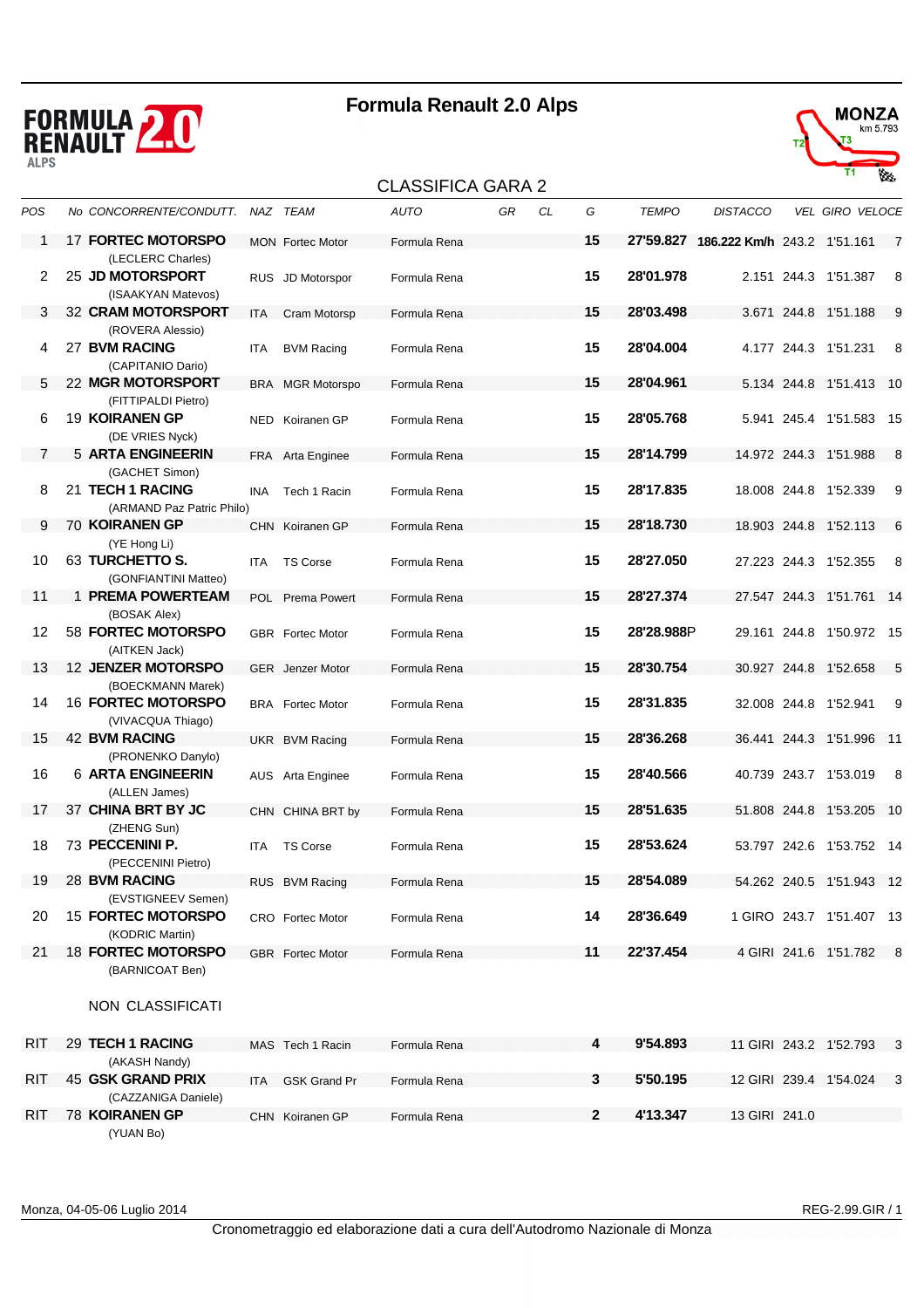| <b>POS</b> | No CONCORRENTE/CONDUTT. |            | NAZ TEAM         | <b>AUTO</b>  | GR | CL                 | G | <b>TEMPO</b>         | <b>DISTACCO</b>       |       | <b>VEL GIRO VELOCE</b> |
|------------|-------------------------|------------|------------------|--------------|----|--------------------|---|----------------------|-----------------------|-------|------------------------|
| <b>RIT</b> | 4 TECH 1 RACING         |            |                  |              |    |                    |   | 2'04.189             |                       |       |                        |
|            |                         | <b>SUI</b> | Tech 1 Racin     | Formula Rena |    |                    |   |                      | 14 GIRI 194.9         |       |                        |
|            | (DE SADELEER Hugo)      |            |                  |              |    |                    |   |                      |                       |       |                        |
| <b>RIT</b> | 33 CRAM MOTORSPORT      | AUT        | Cram Motorsp     | Formula Rena |    |                    |   | 2'52.975             | 14 GIRL 190.1         |       |                        |
|            | (RIENER Stefan)         |            |                  |              |    |                    |   |                      |                       |       |                        |
| RIT        | 26 JD MOTORSPORT        |            | RUS JD Motorspor | Formula Rena |    |                    |   |                      |                       | 186.8 |                        |
|            | (KORNEEV Denis)         |            |                  |              |    |                    |   |                      |                       |       |                        |
|            |                         |            |                  |              |    | <b>GIRO VELOCE</b> |   | $15^\circ$ AITKEN J. | 1'5 0.972 187.928Km/h |       |                        |
|            |                         |            |                  |              |    |                    |   |                      |                       |       |                        |

Race Director: Delettre Pierre

Il Direttore di Gara: Galbiati Daniele

Il DSC: Monza Timing - Rapi Andrea

Driver n° 58 penalty 10 seconds for jump start

ORA INIZIO (14:15) 14:30 ORA FINE (14:45) 14:59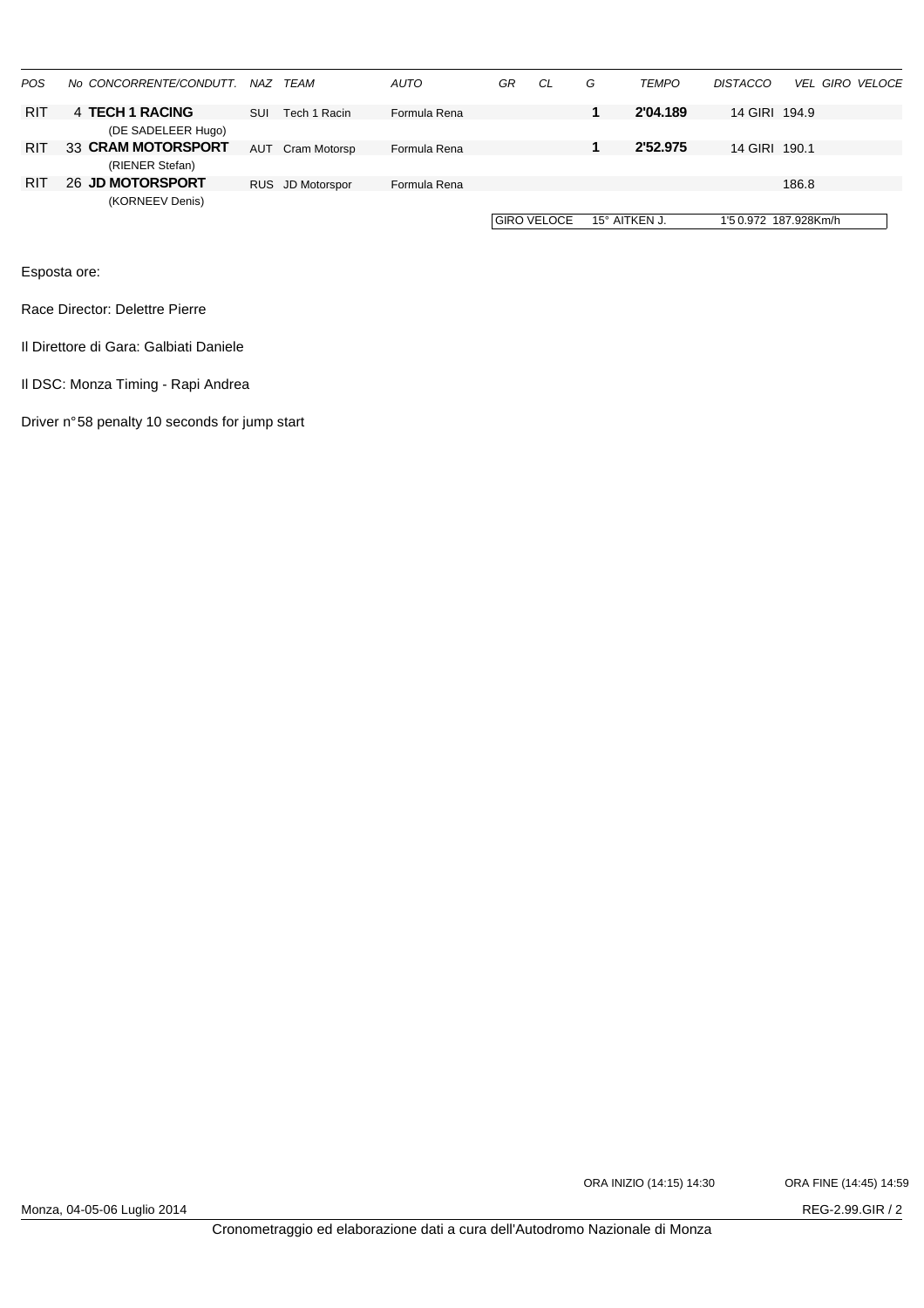



#### ANALISI DEI TEMPI GARA 2

| GIRO | $T-1$        | <b>MAX-VEL</b>         | $T-2$        | $T-3$  | <b>ARRIVO</b> | <b>TEMPO</b> | GIRO | $T-1$        | <b>MAX-VEL</b>          | $T-2$        | $T-3$  | <b>ARRIVO</b> | <b>TEMPO</b> |
|------|--------------|------------------------|--------------|--------|---------------|--------------|------|--------------|-------------------------|--------------|--------|---------------|--------------|
| 1    | Prema Powert | <b>PREMA POWERTEAM</b> | Formula Rena |        | POL           |              | 6    | Arta Enginee | <b>ARTA ENGINEERING</b> | Formula Rena |        | <b>AUS</b>    |              |
| 1)   | 11.462       | (193.2)                | 34.882       | 39.426 | 38.865        | 2'04.635 p1  | 1)   | 12.836       | (201.1)                 | 36.253       | 38.806 | 39.255        | 2'07.150 p1  |
| 2)   | 9.078        | (242.1)                | 29.305       | 38.138 | 38.349        | 1'54.870 p1  | 2)   | 9.302        | (243.7)                 | 29.417       | 38.105 | 38.697        | 1'55.521 p1  |
| 3)   | 9.205        | (243.2)                | 28.814       | 37.810 | 37.555        | 1'53.384 p1  | 3)   | 9.358        | (240.5)                 | 29.375       | 37.806 | 37.672        | 1'54.211 p1  |
| 4)   | 9.155        | (243.2)                | 29.017       | 37.523 | 37.303        | 1'52.998 p1  | 4)   | 9.400        | (240.5)                 | 29.031       | 37.795 | 37.149        | 1'53.375 p1  |
| 5)   | 9.170        | (243.2)                | 28.903       | 37.917 | 37.164        | 1'53.154 p1  | 5)   | 9.398        | (239.4)                 | 29.049       | 38.615 | 37.575        | 1'54.637 p1  |
| 6)   | 9.102        | (243.2)                | 29.127       | 37.316 | 37.109        | 1'52.654 p1  | 6)   | 9.361        | (241.6)                 | 29.035       | 37.719 | 37.464        | 1'53.579 p1  |
| 7)   | 9.254        | (243.7)                | 28.642       | 37.105 | 37.132        | 1'52.133 p1  | 7)   | 9.435        | (239.4)                 | 29.021       | 37.725 | 37.208        | 1'53.389 p1  |
| 8)   | 9.134        | (243.7)                | 29.122       | 38.840 | 37.374        | 1'54.470 p1  | 8)   | 9.412        | (239.4)                 | 28.868       | 37.350 | 37.389        | 1'53.019 p1  |
| 9)   | 9.271        | (244.3)                | 28.649       | 37.043 | 37.095        | 1'52.058 p1  | 9)   | 9.427        | (240.0)                 | 28.935       | 37.631 | 37.396        | 1'53.389 p1  |
| 10)  | 9.268        | (243.7)                | 28.824       | 38.259 | 37.177        | 1'53.528 p1  | 10)  | 9.452        | (238.9)                 | 29.055       | 37.546 | 37.698        | 1'53.751 p1  |
| 11)  | 9.362        | (240.0)                | 29.556       | 37.762 | 37.377        | 1'54.057 p1  | 11)  | 9.413        | (238.9)                 | 28.978       | 37.613 | 37.265        | 1'53.269 p1  |
| 12)  | 9.169        | (242.6)                | 29.006       | 37.226 | 37.441        | 1'52.842 p1  | 12)  | 9.452        | (238.9)                 | 28.918       | 37.401 | 37.506        | 1'53.277 p1  |
| 13)  | 9.328        | (242.1)                | 28.795       | 37.111 | 37.166        | 1'52.400 p1  | 13)  | 9.468        | (236.8)                 | 29.202       | 37.697 | 37.245        | 1'53.612 p1  |
| 14)  | 9.320        | (242.1)                | 28.580       | 37.064 | 36.797        | 1'51.761 p1  | (14) | 9.472        | (240.5)                 | 28.954       | 38.933 | 37.551        | 1'54.910 p1  |
| 15)  | 9.276        | (242.6)                | 28.800       | 37.269 | 37.085        | 1'52.430 p1  | 15)  | 9.483        | (238.4)                 | 29.017       | 37.727 | 37.250        | 1'53.477 p1  |

| 4   | Tech 1 Racin | <b>TECH 1 RACING</b>    | Formula Rena |        | SUI        |             | 12   | Jenzer Motor        | <b>JENZER MOTORSPORT</b>  | Formula Rena |          | <b>GER</b> |              |
|-----|--------------|-------------------------|--------------|--------|------------|-------------|------|---------------------|---------------------------|--------------|----------|------------|--------------|
|     |              |                         |              |        |            |             |      |                     |                           |              |          |            |              |
| 1)  | 10.487       | (194.9)                 | 36.517       | 38.779 | 38.406     | 2'04.189 p1 | 1)   | 11.264              | (201.1)                   | 33.250       | 38.927   | 39.024     | 2'02.465 p1  |
|     |              |                         |              |        |            |             | 2)   | 9.358               | (242.6)                   | 29.621       | 38.480   | 37.367     | 1'54.826 p1  |
|     |              |                         |              |        |            |             | 3)   | 9.288               | (244.3)                   | 29.003       | 37.467   | 37.463     | 1'53.221 p1  |
| 5   |              | <b>ARTA ENGINEERING</b> |              |        | <b>FRA</b> |             | 4)   | 9.176               | (244.8)                   | 29.213       | 37.454   | 37.386     | 1'53.229 p1  |
|     | Arta Enginee |                         | Formula Rena |        |            |             | 5)   | 9.357               | (241.6)                   | 28.922       | 37.202   | 37.177     | 1'52.658 p1  |
|     |              |                         |              |        |            |             | 6)   | 9.330               | (242.6)                   | 28.866       | 37.243   | 37.434     | 1'52.873 p1  |
| 1)  | 10.622       | (200.0)                 | 33.859       | 38.344 | 37.384     | 2'00.209 p1 | 7)   | 9.372               | (241.0)                   | 28.883       | 37.369   | 37.350     | 1'52.974 p1  |
| 2)  | 9.250        | (244.3)                 | 29.051       | 37.428 | 37.335     | 1'53.064 p1 | 8)   | 9.385               | (241.0)                   | 29.023       | 37.302   | 37.373     | 1'53.083 p1  |
| 3)  | 9.249        | (243.2)                 | 28.850       | 37.237 | 37.269     | 1'52.605 p1 | 9)   | 9.388               | (240.5)                   | 29.159       | 37.674   | 37.789     | 1'54.010 p1  |
| 4)  | 9.290        | (243.2)                 | 28.883       | 37.124 | 37.054     | 1'52.351 p1 | 10)  | 9.293               | (243.7)                   | 29.644       | 38.083   | 37.624     | 1'54.644 p1  |
| 5)  | 9.286        | (243.2)                 | 28.787       | 37.202 | 37.024     | 1'52.299 p1 | 11)  | 9.220               | (243.2)                   | 29.465       | 37.623   | 37.285     | 1'53.593 p1  |
| 6)  | 9.280        | (243.7)                 | 28.729       | 37.148 | 37.106     | 1'52.263 p1 | 12)  | 9.364               | (241.0)                   | 29.509       | 37.414   | 37.346     | 1'53.633 p1  |
| 7)  | 9.289        | (242.6)                 | 28.691       | 37.196 | 37.103     | 1'52.279 p1 | 13)  | 9.233               | (243.2)                   | 28.924       | 37.586   | 37.221     | 1'52.964 p1  |
| 8)  | 9.278        | (243.2)                 | 28.601       | 37.124 | 36.985     | 1'51.988 p1 | (14) | 9.282               | (243.7)                   | 28.928       | 37.439   | 37.484     | 1'53.133 p1  |
| 9)  | 9.316        | (242.6)                 | 28.705       | 37.094 | 37.060     | 1'52.175 p1 | 15)  | 9.380               | (241.0)                   | 29.085       | 37.366   | 37.617     | 1'53.448 p1  |
| 10) | 9.358        | (242.1)                 | 28.766       | 37.712 | 37.169     | 1'53.005 p1 |      |                     |                           |              |          |            |              |
| 11) | 9.320        | (241.6)                 | 28.726       | 37.287 | 37.070     | 1'52.403 p1 |      |                     |                           |              |          |            |              |
| 12) | 9.270        | (243.7)                 | 28.866       | 37.248 | 37.230     | 1'52.614 p1 | 15   |                     | <b>FORTEC MOTORSPORTS</b> |              |          | CRO        |              |
| 13) | 9.339        | (241.6)                 | 28.818       | 37.404 | 37.045     | 1'52.606 p1 |      | <b>Fortec Motor</b> |                           | Formula Rena |          |            |              |
| 14) | 9.326        | (242.6)                 | 28.719       | 37.162 | 37.059     | 1'52.266 p1 |      |                     |                           |              |          |            |              |
| 15) | 9.336        | (242.1)                 | 28.748       | 37.466 | 37.122     | 1'52.672 p1 | 1)   | 10.166              | (194.2)                   | 32.766       | 1'36.669 | 40.751     | 3'00.352 p1  |
|     |              |                         |              |        |            |             | 2)   | 10.114              | (221.7)                   | 30.053       | 38.682   | 38.393     | 1'57.242 p1  |
|     |              |                         |              |        |            |             | 3)   | 9.664               | (232.2)                   | 29.276       | 37.849   | 37.957     | 1'54.746 p1  |
|     |              |                         |              |        |            |             | 4)   | 9.651               | (232.2)                   | 29.390       | 37.818   | 37.824     | 1'54.683 p1  |
|     |              |                         |              |        |            |             | 5)   | 9.600               | (233.7)                   | 29.127       | 37.643   | 42.278     | 1'58.648 Bp1 |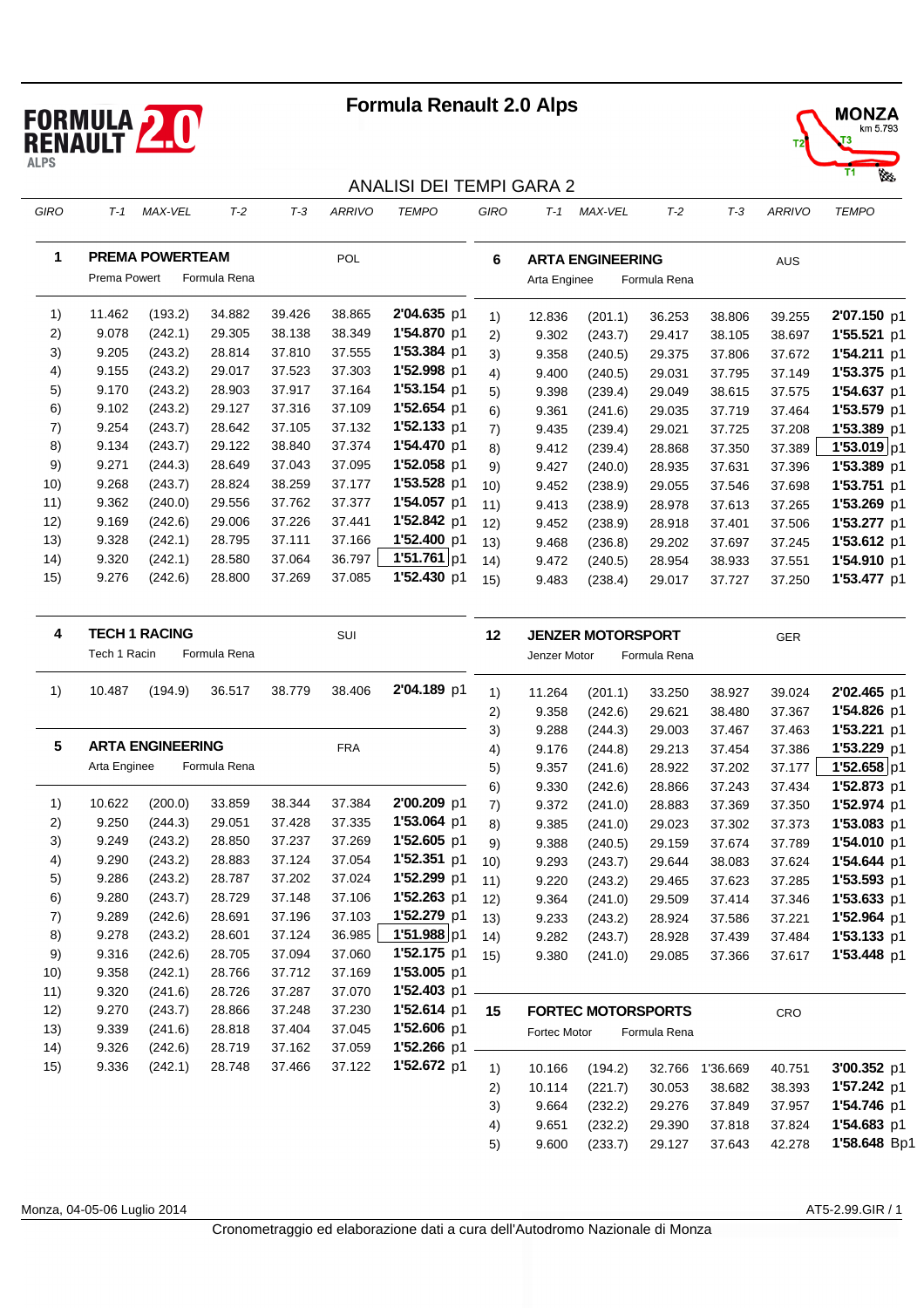| GIRO | T-1      | <b>MAX-VEL</b> | $T-2$  | T-3    | <b>ARRIVO</b> | <b>TEMPO</b> | <b>GIRO</b> | T-1      | MAX-VEL | $T-2$  | T-3    | <b>ARRIVO</b> | <b>TEMPO</b> |
|------|----------|----------------|--------|--------|---------------|--------------|-------------|----------|---------|--------|--------|---------------|--------------|
| 6)   | 1'10.646 | (173.6)        | 30.324 | 37.130 | 36.830        | 2'54.930 p1  | 2)          | 1'39.250 | (177.0) | 30.273 | 37.325 | 37.129        | 3'23.977 p1  |
| 7)   | 9.297    | (243.7)        | 28.573 | 36.822 | 37.418        | 1'52.110 p1  | 3)          | 9.353    | (240.5) | 28.804 | 37.117 | 36.846        | 1'52.120 p1  |
| 8)   | 9.227    | (243.2)        | 29.910 | 37.191 | 36.686        | 1'53.014 p1  | 4)          | 9.339    | (240.5) | 28.764 | 37.041 | 36.894        | 1'52.038 p1  |
| 9)   | 9.386    | (240.5)        | 28.592 | 37.135 | 36.956        | 1'52.069 p1  | 5)          | 9.325    | (241.6) | 28.792 | 36.912 | 36.802        | 1'51.831 p1  |
| 10)  | 9.324    | (241.0)        | 28.603 | 36.858 | 36.659        | 1'51.444 p1  | 6)          | 9.326    | (240.5) | 28.796 | 36,909 | 36.916        | 1'51.947 p1  |
| 11)  | 9.309    | (241.6)        | 28.798 | 36.864 | 36.544        | 1'51.515 p1  | 7)          | 9.340    | (240.0) | 28.674 | 39.101 | 36,800        | 1'53.915 p1  |
| 12)  | 9.319    | (241.0)        | 28.686 | 36.848 | 36.674        | 1'51.527 p1  | 8)          | 9.349    | (240.5) | 28.784 | 36.910 | 36.739        | 1'51.782 p1  |
| (13) | 9.196    | (243.2)        | 28.721 | 36.823 | 36.667        | 1'51.407 p1  | 9)          | 9.390    | (239.4) | 28.868 | 36.790 | 37.356        | 1'52.404 p1  |
| 14)  | 9.204    | (243.2)        | 29.146 | 37.560 | 37.052        | 1'52.962 p1  | 10)         | 14.847   | (188.1) | 32.347 | 40.806 | 37.047        | 2'05.047 p1  |
|      |          |                |        |        |               |              | 11)         | 9.347    | (241.0) | 28.849 | 37.074 | 39.323        | 1'54.593 Bp1 |

| 16   | Fortec Motor | <b>FORTEC MOTORSPORTS</b> | Formula Rena |        | <b>BRA</b> |             | 19   | <b>KOIRANEN GP</b> |         |              |        | <b>NED</b> |             |
|------|--------------|---------------------------|--------------|--------|------------|-------------|------|--------------------|---------|--------------|--------|------------|-------------|
|      |              |                           |              |        |            |             |      | Koiranen GP        |         | Formula Rena |        |            |             |
| 1)   | 12.276       | (207.2)                   | 34.345       | 38.950 | 37.992     | 2'03.563 p1 |      |                    |         |              |        |            |             |
| 2)   | 9.265        | (244.8)                   | 29.288       | 38.469 | 37.721     | 1'54.743 p1 | 1)   | 9.770              | (191.4) | 32.389       | 37.501 | 37.240     | 1'56.900 p1 |
| 3)   | 9.443        | (240.0)                   | 29.295       | 37.613 | 37.192     | 1'53.543 p1 | 2)   | 9.208              | (243.7) | 28.860       | 37.350 | 36.987     | 1'52.405 p1 |
| 4)   | 9.333        | (242.1)                   | 29.224       | 37.440 | 37.251     | 1'53.248 p1 | 3)   | 9.125              | (244.8) | 29.167       | 37.981 | 37.293     | 1'53.566 p1 |
| 5)   | 9.359        | (240.0)                   | 29.117       | 37.625 | 37.708     | 1'53.809 p1 | 4)   | 9.111              | (244.3) | 28.902       | 37.512 | 37.053     | 1'52.578 p1 |
| 6)   | 9.315        | (242.1)                   | 29.207       | 37.664 | 37.600     | 1'53.786 p1 | 5)   | 9.095              | (243.7) | 28.767       | 37.170 | 36.918     | 1'51.950 p1 |
| 7)   | 9.365        | (241.0)                   | 29.038       | 37.479 | 37.261     | 1'53.143 p1 | 6)   | 9.126              | (244.3) | 28.704       | 37.183 | 36.900     | 1'51.913 p1 |
| 8)   | 9.345        | (243.7)                   | 29.015       | 37.344 | 37.409     | 1'53.113 p1 | 7)   | 9.150              | (243.7) | 28.615       | 37.033 | 36.798     | 1'51.596 p1 |
| 9)   | 9.369        | (242.6)                   | 28.975       | 37.366 | 37.231     | 1'52.941 p1 | 8)   | 9.150              | (244.3) | 28.666       | 37.074 | 36.812     | 1'51.702 p1 |
| 10)  | 9.371        | (241.0)                   | 28.964       | 37.455 | 37.213     | 1'53.003 p1 | 9)   | 9.169              | (238.4) | 28.611       | 37.305 | 36.950     | 1'52.035 p1 |
| 11)  | 9.322        | (242.6)                   | 29.098       | 38.002 | 37.358     | 1'53.780 p1 | 10)  | 9.216              | (244.3) | 28.667       | 37.094 | 36.818     | 1'51.795 p1 |
| 12)  | 9.329        | (242.6)                   | 29.004       | 37.549 | 37.391     | 1'53.273 p1 | 11)  | 9.193              | (244.3) | 28.705       | 37.015 | 37.003     | 1'51.916 p1 |
| (13) | 9.332        | (242.6)                   | 29.095       | 37.317 | 37.247     | 1'52.991 p1 | 12)  | 9.220              | (245.4) | 28.651       | 37.268 | 36.777     | 1'51.916 p1 |
| 14)  | 9.298        | (242.6)                   | 29.122       | 37.338 | 37.187     | 1'52.945 p1 | (13) | 9.203              | (243.7) | 28.626       | 37.134 | 37.246     | 1'52.209 p1 |
| 15)  | 9.302        | (241.6)                   | 28.891       | 37.662 | 38.099     | 1'53.954 p1 | 14)  | 9.219              | (238.9) | 28.567       | 37.099 | 36.819     | 1'51.704 p1 |
|      |              |                           |              |        |            |             | 15)  | 9.179              | (242.6) | 28.532       | 37.194 | 36.678     | 1'51.583 p1 |

| 17  |              | <b>FORTEC MOTORSPORTS</b> |              |        | <b>MON</b> |             |      |              |                      |              |        |            |             |
|-----|--------------|---------------------------|--------------|--------|------------|-------------|------|--------------|----------------------|--------------|--------|------------|-------------|
|     | Fortec Motor |                           | Formula Rena |        |            |             | 21   |              | <b>TECH 1 RACING</b> |              |        | <b>INA</b> |             |
|     |              |                           |              |        |            |             |      | Tech 1 Racin |                      | Formula Rena |        |            |             |
| 1)  | 8.715        | (182.7)                   | 30.370       | 37.662 | 37.026     | 1'53.773 p1 |      |              |                      |              |        |            |             |
| 2)  | 9.347        | (239.4)                   | 29.415       | 37.992 | 37.265     | 1'54.019 p1 | 1)   | 10.476       | (195.2)              | 32.376       | 38.800 | 37.565     | 1'59.217 p1 |
| 3)  | 9.335        | (241.6)                   | 28.899       | 37.341 | 36.655     | 1'52.230 p1 | 2)   | 9.339        | (242.1)              | 29.143       | 38.004 | 37.908     | 1'54.394 p1 |
| 4)  | 9.298        | (242.1)                   | 28.714       | 36.929 | 36.727     | 1'51.668 p1 | 3)   | 9.244        | (242.6)              | 28.945       | 37.529 | 37.480     | 1'53.198 p1 |
| 5)  | 9.302        | (242.1)                   | 28.682       | 36.790 | 36.546     | 1'51.320 p1 | 4)   | 9.284        | (244.8)              | 28.972       | 37.282 | 37.241     | 1'52.779 p1 |
| 6)  | 9.274        | (242.6)                   | 28.662       | 36.747 | 36.556     | 1'51.239 p1 | 5)   | 9.346        | (243.2)              | 28.778       | 37.308 | 37.187     | 1'52.619 p1 |
| 7)  | 9.293        | (242.1)                   | 28.521       | 36.725 | 36.622     | 1'51.161 p1 | 6)   | 9.317        | (243.7)              | 29.309       | 37.224 | 36.892     | 1'52.742 p1 |
| 8)  | 9.299        | (241.6)                   | 28.609       | 36.764 | 36.550     | 1'51.222 p1 | 7)   | 9.165        | (244.3)              | 28.853       | 37.312 | 37.049     | 1'52.379 p1 |
| 9)  | 9.290        | (243.2)                   | 28.680       | 36.689 | 36.579     | 1'51.238 p1 | 8)   | 9.198        | (244.8)              | 28.760       | 37.470 | 37.087     | 1'52.515 p1 |
| 10) | 9.313        | (242.1)                   | 28.734       | 36.680 | 36.539     | 1'51.266 p1 | 9)   | 9.330        | (242.6)              | 28.730       | 37.160 | 37.119     | 1'52.339 p1 |
| 11) | 9.307        | (241.6)                   | 28.602       | 36.905 | 36.651     | 1'51.465 p1 | 10)  | 9.350        | (242.1)              | 28.806       | 37.809 | 37.271     | 1'53.236 p1 |
| 12) | 9.309        | (241.0)                   | 28.726       | 36.969 | 36.606     | 1'51.610 p1 | 11)  | 9.297        | (242.6)              | 28.745       | 37.362 | 37.227     | 1'52.631 p1 |
| 13) | 9.323        | (241.6)                   | 28.638       | 36.827 | 36.716     | 1'51.504 p1 | 12)  | 9.310        | (242.6)              | 28.734       | 37.296 | 37.094     | 1'52.434 p1 |
| 14) | 9.312        | (242.1)                   | 28.693       | 36.986 | 37.413     | 1'52.404 p1 | (13) | 9.314        | (243.2)              | 28.724       | 37.486 | 37.062     | 1'52.586 p1 |
| 15) | 9.379        | (240.5)                   | 29.283       | 37.503 | 37.543     | 1'53.708 p1 | 14)  | 9.320        | (243.2)              | 28.737       | 37.302 | 37.065     | 1'52.424 p1 |
|     |              |                           |              |        |            |             | 15)  | 9.326        | (242.6)              | 28.585       | 37.237 | 37.194     | 1'52.342 p1 |

| 18 |              | <b>FORTEC MOTORSPORTS</b> |              |        | <b>GBR</b> |    |       |                           |                      |            |                    |
|----|--------------|---------------------------|--------------|--------|------------|----|-------|---------------------------|----------------------|------------|--------------------|
|    | Fortec Motor |                           | Formula Rena |        |            | 22 |       | <b>MGR MOTORSPORT</b>     |                      | <b>BRA</b> |                    |
|    | 9.823        | (192.5)                   | 37.987       | 39.095 | 40.895     |    |       | MGR Motorspo Formula Rena |                      |            |                    |
|    |              |                           |              |        |            |    | 9.478 | (186.5)                   | 31.698 37.302 37.390 |            | <b>1'55.868</b> p1 |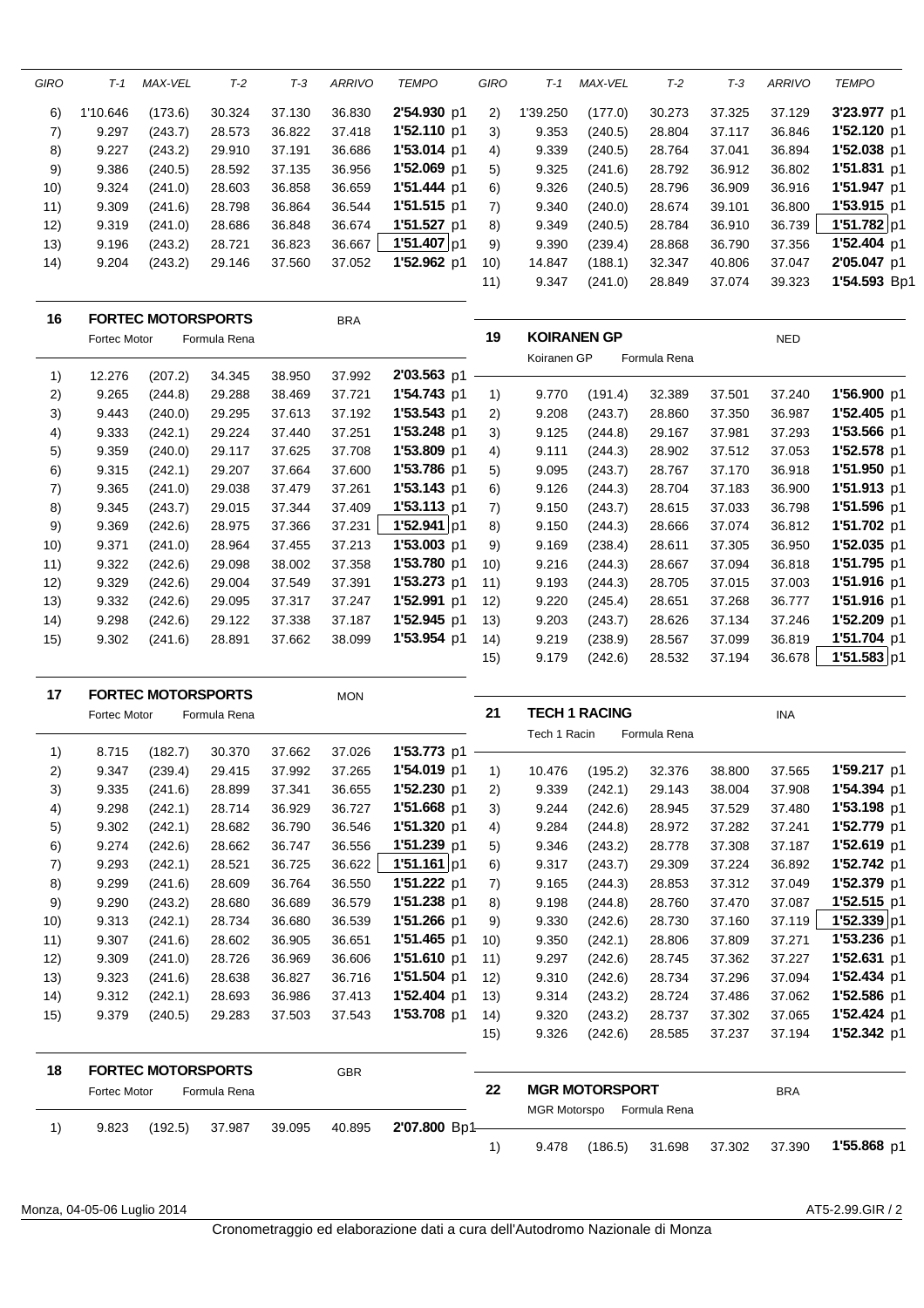| GIRO     | T-1               | MAX-VEL              | $T-2$            | $T-3$            | <b>ARRIVO</b>    | <b>TEMPO</b>               | GIRO       | T-1               | MAX-VEL                | T-2              | $T-3$            | <b>ARRIVO</b>    | <b>TEMPO</b>               |
|----------|-------------------|----------------------|------------------|------------------|------------------|----------------------------|------------|-------------------|------------------------|------------------|------------------|------------------|----------------------------|
| 2)       | 9.249             | (243.7)              | 28.902           | 37.576           | 37.129           | 1'52.856 p1                |            |                   |                        |                  |                  |                  |                            |
| 3)       | 9.285             | (242.6)              | 29.385           | 37.898           | 37.292           | 1'53.860 p1                | 28         | <b>BVM RACING</b> |                        |                  |                  | <b>RUS</b>       |                            |
| 4)       | 9.217             | (243.7)              | 28.665           | 37.618           | 37.102           | 1'52.602 p1                |            | <b>BVM Racing</b> |                        | Formula Rena     |                  |                  |                            |
| 5)       | 9.172             | (243.2)              | 28.611           | 37.133           | 36.890           | 1'51.806 p1                |            |                   |                        |                  |                  |                  |                            |
| 6)       | 9.189             | (243.7)              | 28.654           | 37.006           | 36.694           | 1'51.543 p1                | 1)         | 11.229            | (199.6)                | 31.817           | 1'15.143         | 37.453           | 2'35.642 p1                |
| 7)       | 9.167             | (244.8)              | 28.615           | 36.961           | 36.865           | 1'51.608 p1                | 2)         | 9.417             | (238.9)                | 29.193           | 37.763           | 38.323           | 1'54.696 p1                |
| 8)       | 9.188             | (244.3)              | 28.815           | 36.954           | 36.747           | 1'51.704 p1                | 3)         | 9.391             | (240.0)                | 29.206           | 37.401           | 37.321           | 1'53.319 p1                |
| 9)       | 9.254             | (243.7)              | 28.635           | 36.886           | 36.907           | 1'51.682 p1                | 4)         | 9.384             | (240.0)                | 29.044           | 37.311           | 37.104           | 1'52.843 p1                |
| 10)      | 9.320             | (241.6)              | 28.516           | 36.862           | 36.715           | 1'51.413 p1                | 5)         | 9.375             | (239.4)                | 28.950           | 37.354           | 37.227           | 1'52.906 p1                |
| 11)      | 9.275             | (242.1)              | 28.564           | 37.026           | 36.784           | 1'51.649 p1                | 6)         | 9.352             | (240.0)                | 28.985           | 38.117           | 37.525           | 1'53.979 p1                |
| 12)      | 9.271             | (242.1)              | 28.764           | 37.197           | 36.816           | 1'52.048 p1                | 7)         | 9.411             | (239.4)                | 28.915           | 37.346           | 37.539           | 1'53.211 p1                |
| 13)      | 9.289             | (242.1)              | 28.639           | 36.990           | 37.728           | 1'52.646 p1                | 8)         | 9.399             | (239.4)                | 28.819           | 37.176           | 37.324           | 1'52.718 p1                |
| 14)      | 9.259             | (243.2)              | 28.833           | 36.915           | 36.805           | 1'51.812 p1                | 9)         | 9.404             | (239.4)                | 28.777           | 37.027           | 36.884           | 1'52.092 p1                |
| 15)      | 9.269             | (242.6)              | 28.666           | 37.081           | 36.848           | 1'51.864 p1                | 10)        | 9.383             | (240.0)                | 28.812           | 37.055           | 36.997           | 1'52.247 p1                |
|          |                   |                      |                  |                  |                  |                            | 11)        | 9.366             | (239.4)                | 28.771           | 37.123           | 36.965           | 1'52.225 p1                |
|          |                   |                      |                  |                  |                  |                            | 12)        | 9.364             | (240.0)                | 28.712           | 36.949           | 36.918           | 1'51.943 p1                |
| 25       |                   | <b>JD MOTORSPORT</b> |                  |                  | <b>RUS</b>       |                            | 13)        | 9.357             | (240.5)                | 28.732           | 37.029           | 36.951           | 1'52.069 p1                |
|          | JD Motorspor      |                      | Formula Rena     |                  |                  |                            | 14)        | 9.367             | (240.5)                | 28.726           | 37.228           | 36.806           | 1'52.127 p1                |
|          |                   |                      |                  |                  |                  |                            | 15)        | 9.356             | (240.5)                | 28.879           | 37.044           | 36.793           | 1'52.072 p1                |
| 1)       | 8.623             | (181.5)              | 30.288           | 37.317           | 37.514           | 1'53.742 p1                |            |                   |                        |                  |                  |                  |                            |
| 2)       | 9.399             | (238.9)              | 29.288           |                  |                  | 1'54.012 p1                |            |                   |                        |                  |                  |                  |                            |
| 3)       | 9.359             | (240.0)              | 28.998           |                  |                  | 1'53.119 p1                | 29         |                   | <b>TECH 1 RACING</b>   |                  |                  | <b>MAS</b>       |                            |
| 4)       | 9.232             | (244.3)              | 28.632           | 37.113           | 36.884           | 1'51.861 p1                |            | Tech 1 Racin      |                        | Formula Rena     |                  |                  |                            |
| 5)       | 9.222             | (244.3)              | 28.570           | 36.819           | 36.787           | 1'51.398 p1                |            |                   |                        |                  |                  |                  |                            |
| 6)       | 9.201             | (243.7)              | 28.578           | 36.703           | 37.023           | 1'51.505 p1                | 1)         | 11.021            | (200.3)                | 38.194           | 42.830           | 1'08.373         | 2'40.418 Bp1               |
| 7)       | 9.251             | (242.1)              | 28.557           | 36.844           | 37.022           | 1'51.674 p1                | 2)         | 1'37.991          | (154.0)                | 31.909           | 37.771           | 37.260           | 3'24.931 p1                |
| 8)       | 9.262             | (242.6)              | 28.492           |                  |                  | 1'51.387 p1                | 3)         | 9.310             | (242.6)                | 28.806           | 37.514           | 37.163           | 1'52.793 p1                |
| 9)       | 9.275             | (242.6)              | 28.692           | 36.718           | 36.945           | 1'51.630 p1                | 4)         | 9.142             | (243.2)                | 29.342           | 38.093           | 40.174           | 1'56.751 Bp1               |
| 10)      | 9.328             | (242.1)              | 28.497           | 36.765           | 36.867           | 1'51.457 p1                |            |                   |                        |                  |                  |                  |                            |
| 11)      | 9.283             | (241.0)              | 28.582           | 36.977           | 37.052           | 1'51.894 p1                |            |                   |                        |                  |                  |                  |                            |
| 12)      | 9.292             | (242.1)              | 28.535           | 36.956           | 36.895           | 1'51.678 p1                | 32         |                   | <b>CRAM MOTORSPORT</b> |                  |                  | <b>ITA</b>       |                            |
| 13)      | 9.296             | (241.6)              | 29.110           | 37.086           | 36.912           | 1'52.404 p1                |            | Cram Motorsp      |                        | Formula Rena     |                  |                  |                            |
| (14)     | 9.312             | (241.6)              | 28.704           | 37.086           | 37.191           | 1'52.293 p1                |            |                   |                        |                  |                  |                  |                            |
| 15)      | 9.325             | (241.6)              | 28.671           | 36.914           | 37.014           | 1'51.924 p1                | 1)         | 8.983             | (183.3)                | 30.202           | 38.151           | 37.061           | 1'54.397 p1                |
|          |                   |                      |                  |                  |                  |                            | 2)         | 9.210             | (244.3)                | 29.145           | 38.098           | 37.889           | 1'54.342 p1                |
|          |                   |                      |                  |                  |                  |                            | 3)         | 9.260             | (243.7)                | 29.257           | 37.644           | 37.000           | 1'53.161 p1                |
| 27       | <b>BVM RACING</b> |                      |                  |                  | <b>ITA</b>       |                            | 4)         | 9.154             | (242.6)                | 29.424           | 37.215           | 37.152           | 1'52.945 p1                |
|          | <b>BVM Racing</b> |                      | Formula Rena     |                  |                  |                            | 5)         | 9.242             | (243.2)                | 28.548           | 36.930           | 36.839           | 1'51.559 p1                |
|          |                   |                      |                  |                  |                  |                            | 6)         | 9.212             | (244.8)                | 28.565           | 36.817           | 37.074           | 1'51.668 p1                |
| 1)       | 8.996             | (181.5)              | 30.533           | 37.935           | 37.321           | 1'54.785 p1                | 7)         | 9.246             | (243.7)                | 28.585           | 36.911           | 36.683           | 1'51.425 p1<br>1'51.309 p1 |
| 2)       | 9.203             | (243.2)              | 29.094           | 38.060<br>37.919 | 37.219<br>37.132 | 1'53.576 p1<br>1'52.997 p1 | 8)<br>9)   | 9.182<br>9.215    | (243.7)                | 28.434<br>28.543 | 36.945<br>36.814 | 36.748<br>36.616 | 1'51.188 p1                |
| 3)       | 9.242             | (244.3)              | 28.704           |                  |                  | 1'52.052 p1                |            |                   | (244.3)                |                  |                  | 36.641           | 1'51.211 p1                |
| 4)       | 9.199             | (242.6)              | 28.645<br>28.610 | 37.125<br>37.002 | 37.083<br>36.865 | 1'51.710 p1                | 10)<br>11) | 9.217<br>9.159    | (243.7)                | 28.541           | 36.812           | 36.645           | 1'51.381 p1                |
| 5)       | 9.233<br>9.218    | (244.3)<br>(244.3)   | 28.721           | 36.883           | 36.784           | 1'51.606 p1                | 12)        | 9.106             | (242.6)<br>(243.7)     | 28.467<br>28.659 | 37.110<br>37.354 | 36.754           | 1'51.873 p1                |
| 6)<br>7) | 9.234             | (243.7)              | 28.634           | 36.846           | 36.741           | 1'51.455 p1                | 13)        | 9.150             | (242.6)                | 28.623           | 37.998           | 36.860           | 1'52.631 p1                |
| 8)       | 9.211             | (243.7)              | 28.549           | 36.833           | 36.638           | 1'51.231 p1                | 14)        | 9.195             | (243.2)                | 28.545           | 37.082           | 36.882           | 1'51.704 p1                |
| 9)       | 9.217             | (242.6)              | 28.515           | 37.246           | 36.705           | 1'51.683 p1                | 15)        | 9.104             | (242.6)                | 28.762           | 37.477           | 37.361           | 1'52.704 p1                |
| 10)      | 9.228             | (243.7)              | 28.747           | 36.771           | 36.743           | 1'51.489 p1                |            |                   |                        |                  |                  |                  |                            |
| 11)      | 9.209             | (243.7)              | 28.662           | 36.947           | 36.878           | 1'51.696 p1                |            |                   |                        |                  |                  |                  |                            |
| 12)      | 9.199             | (243.2)              | 28.714           | 36.963           | 36.739           | 1'51.615 p1                | 33         |                   | <b>CRAM MOTORSPORT</b> |                  |                  | AUT              |                            |
| 13)      | 9.182             | (242.1)              | 28.689           | 37.428           | 36.866           | $1'52.165$ p1              |            | Cram Motorsp      |                        | Formula Rena     |                  |                  |                            |
| (14)     | 9.161             | (242.1)              | 28.898           | 36.752           | 37.710           | 1'52.521 p1                |            |                   |                        |                  |                  |                  |                            |
| 15)      | 9.239             | (241.6)              | 29.006           | 37.407           | 37.771           | 1'53.423 p1                | 1)         | 9.484             | (190.1)                | 56.014           | 54.145           | 53.332           | 2'52.975 Bp1               |
|          |                   |                      |                  |                  |                  |                            |            |                   |                        |                  |                  |                  |                            |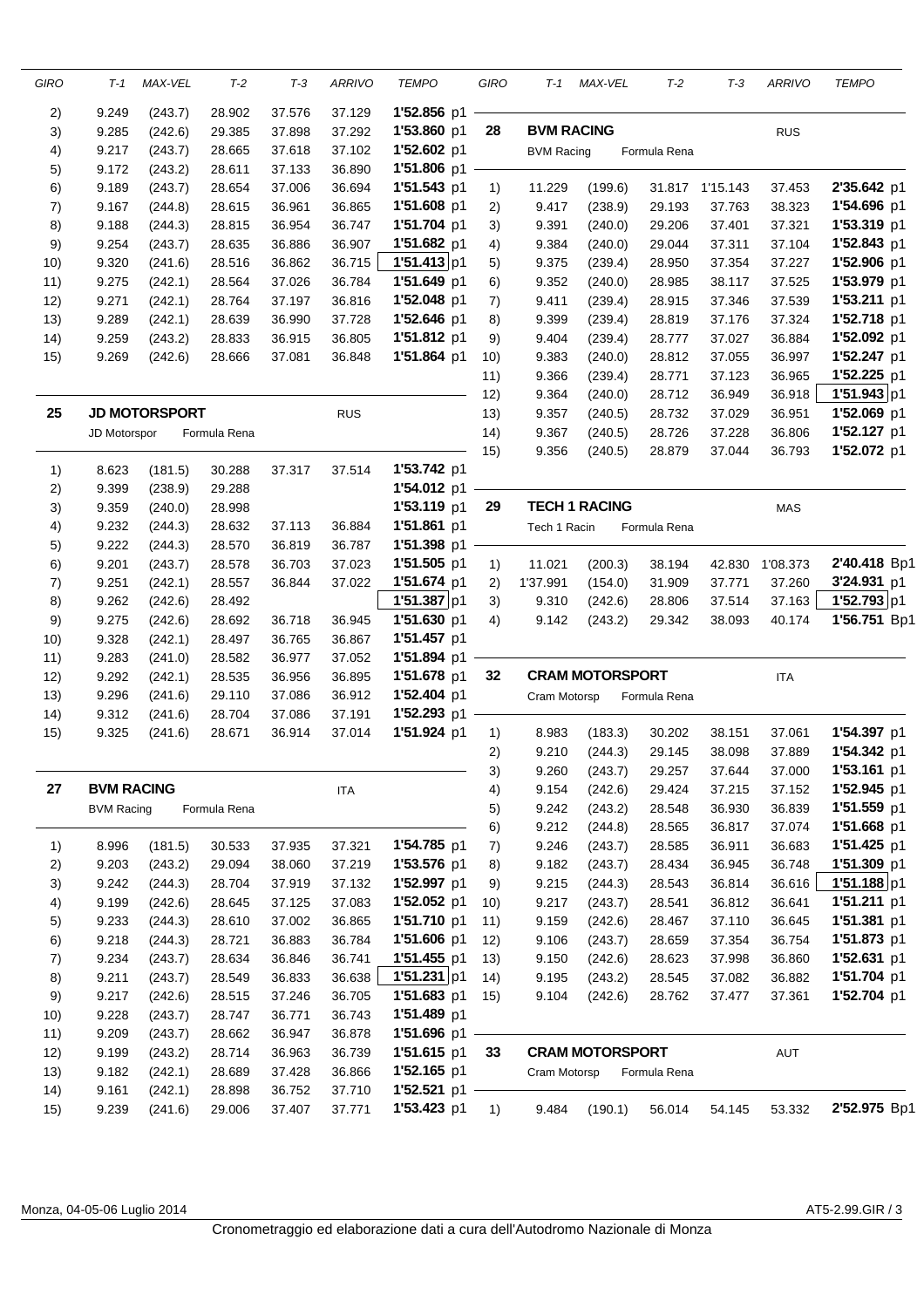| GIRO | T-1                 | MAX-VEL                     | $T-2$        | T-3    | <b>ARRIVO</b> | <b>TEMPO</b> | GIRO | T-1             | MAX-VEL                  | T-2          | $T-3$  | <b>ARRIVO</b> | <b>TEMPO</b> |
|------|---------------------|-----------------------------|--------------|--------|---------------|--------------|------|-----------------|--------------------------|--------------|--------|---------------|--------------|
|      |                     |                             |              |        |               |              | 5)   | 9.214           | (243.2)                  | 28.520       | 37.729 | 36.491        | 1'51.954 p1  |
| 37   |                     | <b>CHINA BRT BY JCSTEAM</b> |              |        | <b>CHN</b>    |              | 6)   | 9.239           | (243.7)                  | 28.617       | 36.807 | 36.640        | 1'51.303 p1  |
|      | CHINA BRT by        |                             | Formula Rena |        |               |              | 7)   | 9.255           | (243.7)                  | 28.477       | 36.817 | 36.809        | 1'51.358 p1  |
|      |                     |                             |              |        |               |              | 8)   | 9.123           | (242.1)                  | 28.776       | 36.849 | 36.566        | 1'51.314 p1  |
| 1)   | 11.629              | (207.6)                     | 34.281       | 39.573 | 39.018        | 2'04.501 p1  | 9)   | 9.233           | (243.2)                  | 28.486       | 37.179 | 37.291        | 1'52.189 p1  |
| 2)   | 9.156               | (244.8)                     | 29.517       | 37.995 | 49.043        | 2'05.711 p1  | 10)  | 9.222           | (242.6)                  | 29.051       | 37.020 | 36.727        | 1'52.020 p1  |
| 3)   | 9.400               | (240.0)                     | 29.235       | 37.594 | 37.528        | 1'53.757 p1  | 11)  | 9.321           | (240.5)                  | 29.245       | 37.432 | 36.706        | 1'52.704 p1  |
| 4)   | 9.384               | (240.5)                     | 28.995       | 37.733 | 37.755        | 1'53.867 p1  | 12)  | 9.297           | (241.6)                  | 28.581       | 36.956 | 36.640        | 1'51.474 p1  |
| 5)   | 9.381               | (240.5)                     | 29.414       | 38.204 | 37.735        | 1'54.734 p1  | 13)  | 9.284           | (243.2)                  | 28.595       | 36.766 | 36.631        | 1'51.276 p1  |
| 6)   | 9.392               | (240.0)                     | 28.956       | 37.521 | 37.589        | 1'53.458 p1  | (14) | 9.267           | (243.2)                  | 28.658       | 36.680 | 36.501        | 1'51.106 p1  |
| 7)   | 9.389               | (240.5)                     | 29.037       | 37.684 | 37.359        | 1'53.469 p1  | 15)  | 9.229           | (243.2)                  | 28.523       | 36.651 | 36.569        | 1'50.972 p1  |
| 8)   | 9.318               | (242.1)                     | 28.766       | 37.630 | 38.335        | 1'54.049 p1  |      |                 |                          |              |        |               |              |
| 9)   | 9.346               | (242.1)                     | 29.227       | 37.789 | 37.602        | 1'53.964 p1  |      |                 |                          |              |        |               |              |
| 10)  | 9.410               | (240.0)                     | 28.911       | 37.422 | 37.462        | 1'53.205 p1  | 63   |                 | <b>TURCHETTO Stefano</b> |              |        | <b>ITA</b>    |              |
| 11)  | 9.362               | (240.0)                     | 28.936       | 37.940 | 37.612        | 1'53.850 p1  |      | <b>TS Corse</b> |                          | Formula Rena |        |               |              |
| 12)  | 9.391               | (240.0)                     | 29.055       | 37.654 | 37.762        | 1'53.862 p1  |      |                 |                          |              |        |               |              |
| 13)  | 9.400               | (240.0)                     | 29.136       | 38.504 | 37.664        | 1'54.704 p1  | 1)   | 9.986           | (190.8)                  | 35.496       | 39.456 | 38.161        | 2'03.099 p1  |
| 14)  | 9.432               | (239.4)                     | 29.085       | 37.787 | 38.118        | 1'54.422 p1  | 2)   | 9.233           | (243.7)                  | 29.222       | 38.758 | 38.095        | 1'55.308 p1  |
| 15)  | 9.457               | (238.9)                     | 29.017       | 37.777 | 37.831        | 1'54.082 p1  | 3)   | 9.272           | (242.6)                  | 29.554       | 37.793 | 37.456        | 1'54.075 p1  |
|      |                     |                             |              |        |               |              | 4)   | 9.198           | (243.7)                  | 28.993       | 37.603 | 37.135        | 1'52.929 p1  |
|      |                     |                             |              |        |               |              | 5)   | 9.159           | (244.3)                  | 29.054       | 37.999 | 36.906        | 1'53.118 p1  |
| 42   | <b>BVM RACING</b>   |                             |              |        | <b>UKR</b>    |              | 6)   | 9.277           | (244.3)                  | 28.814       | 37.317 | 36.984        | 1'52.392 p1  |
|      | <b>BVM Racing</b>   |                             | Formula Rena |        |               |              | 7)   | 9.266           | (243.7)                  | 28.861       | 37.327 | 37.104        | 1'52.558 p1  |
|      |                     |                             |              |        |               |              | 8)   | 9.227           | (243.7)                  | 28.802       | 37.201 | 37.125        | 1'52.355 p1  |
| 1)   | 11.233              | (196.7)                     | 37.550       | 38.779 | 38.482        | 2'06.044 p1  | 9)   | 9.226           | (243.2)                  | 29.006       | 37.749 | 37.213        | 1'53.194 p1  |
| 2)   | 9.330               | (242.6)                     | 29.100       | 37.753 | 38.200        | 1'54.383 p1  | 10)  | 9.343           | (241.6)                  | 28.853       | 37.125 | 37.181        | 1'52.502 p1  |
| 3)   | 9.219               | (244.3)                     | 28.934       | 37.375 | 37.293        | 1'52.821 p1  | 11)  | 9.231           | (242.6)                  | 29.413       | 38.073 | 37.055        | 1'53.772 p1  |
| 4)   | 9.160               | (241.0)                     | 29.273       | 37.179 | 37.404        | 1'53.016 p1  | 12)  | 9.261           | (243.7)                  | 28.896       | 37.246 | 37.380        | 1'52.783 p1  |
| 5)   | 9.162               | (243.2)                     | 29.242       | 37.536 | 37.178        | 1'53.118 p1  | 13)  | 9.320           | (243.2)                  | 29.295       | 37.372 | 37.297        | 1'53.284 p1  |
| 6)   | 9.112               | (244.3)                     | 29.298       | 37.502 | 46.561        | 2'02.473 p1  | 14)  | 9.302           | (242.6)                  | 28.939       | 37.406 | 37.015        | 1'52.662 p1  |
| 7)   | 9.933               | (233.7)                     | 29.776       | 37.538 | 37.873        | 1'55.120 p1  | 15)  | 9.316           | (242.1)                  | 28.813       | 37.569 | 37.321        | 1'53.019 p1  |
| 8)   | 9.369               | (240.5)                     | 28.927       | 37.331 | 37.269        | 1'52.896 p1  |      |                 |                          |              |        |               |              |
| 9)   | 9.350               | (241.6)                     | 28.809       | 37.060 | 37.067        | 1'52.286 p1  |      |                 |                          |              |        |               |              |
| 10)  | 9.379               | (240.5)                     | 28.820       | 37.166 | 37.117        | 1'52.482 p1  | 70   |                 | <b>KOIRANEN GP</b>       |              |        | <b>CHN</b>    |              |
| 11)  | 9.328               | (241.6)                     | 28.645       | 37.101 | 36.922        | 1'51.996 p1  |      | Koiranen GP     |                          | Formula Rena |        |               |              |
| 12)  | 9.289               | (243.7)                     | 28.769       | 37.096 | 36.854        | 1'52.008 p1  |      |                 |                          |              |        |               |              |
| 13)  | 9.313               | (241.6)                     | 28.887       | 37.095 | 36.945        | 1'52.240 p1  | 1)   | 11.684          | (204.5)                  | 33.304       | 38.627 | 38.218        | 2'01.833 p1  |
| (14) | 9.344               | (242.1)                     | 28.958       | 37.151 | 37.047        | 1'52.500 p1  | 2)   | 9.124           | (242.6)                  | 29.039       | 38.092 | 37.134        | 1'53.389 p1  |
| 15)  | 9.348               | (241.0)                     | 29.122       | 37.542 | 36.873        | 1'52.885 p1  | 3)   | 9.204           | (243.2)                  | 28.922       | 37.183 | 37.137        | 1'52.446 p1  |
|      |                     |                             |              |        |               |              | 4)   | 9.199           | (242.1)                  | 29.023       | 37.288 | 36.857        | 1'52.367 p1  |
|      |                     |                             |              |        |               |              | 5)   | 9.135           | (241.0)                  | 28.964       | 37.385 | 36.895        | 1'52.379 p1  |
| 45   |                     | <b>GSK GRAND PRIX</b>       |              |        | <b>ITA</b>    |              | 6)   | 9.088           | (242.1)                  | 28.997       | 37.163 | 36.865        | 1'52.113 p1  |
|      | <b>GSK Grand Pr</b> |                             | Formula Rena |        |               |              | 7)   | 9.231           | (244.3)                  | 28.919       | 37.161 | 36.981        | 1'52.292 p1  |
|      |                     |                             |              |        |               |              | 8)   | 9.228           | (244.8)                  | 28.892       | 39.155 | 37.200        | 1'54.475 p1  |
| 1)   | 11.362              | (196.0)                     | 33.318       | 38.710 | 38.070        | 2'01.460 p1  | 9)   | 9.237           | (243.2)                  | 28.881       | 37.272 | 37.017        | 1'52.407 p1  |
| 2)   | 9.315               | (239.4)                     | 29.209       | 38.780 | 37.407        | 1'54.711 p1  | 10)  | 9.253           | (244.3)                  | 28.900       | 37.215 | 37.111        | 1'52.479 p1  |
| 3)   | 9.317               | (239.4)                     | 29.204       | 37.831 | 37.672        | 1'54.024 p1  | 11)  | 9.192           | (243.2)                  | 28.863       | 37.374 | 37.128        | 1'52.557 p1  |
|      |                     |                             |              |        |               |              | 12)  | 9.189           | (243.7)                  | 29.039       | 37.399 | 36.936        | 1'52.563 p1  |
|      |                     |                             |              |        |               |              | 13)  | 9.210           | (243.2)                  | 28.919       | 37.216 | 37.048        | 1'52.393 p1  |
| 58   |                     | <b>FORTEC MOTORSPORTS</b>   |              |        | <b>GBR</b>    |              | (14) | 9.193           | (242.6)                  | 28.942       | 37.300 | 37.072        | 1'52.507 p1  |
|      | Fortec Motor        |                             | Formula Rena |        |               |              | 15)  | 9.219           | (244.3)                  | 28.859       | 37.366 | 37.086        | 1'52.530 p1  |
| 1)   | 26.916              | (182.1)                     | 30.275       | 37.156 | 39.584        | 2'13.931 p1  |      |                 |                          |              |        |               |              |
| 2)   | 9.274               | (242.6)                     | 28.623       | 37.024 | 37.620        | 1'52.541 p1  |      |                 |                          |              |        |               |              |
| 3)   | 9.252               | (244.3)                     | 29.324       | 36.874 | 36.597        | 1'52.047 p1  |      |                 |                          |              |        |               |              |
| 4)   | 9.167               | (244.8)                     | 28.688       | 38.374 | 36.570        | 1'52.799 p1  |      |                 |                          |              |        |               |              |

Monza, 04-05-06 Luglio 2014 **AT5-2.99.GIR** / 4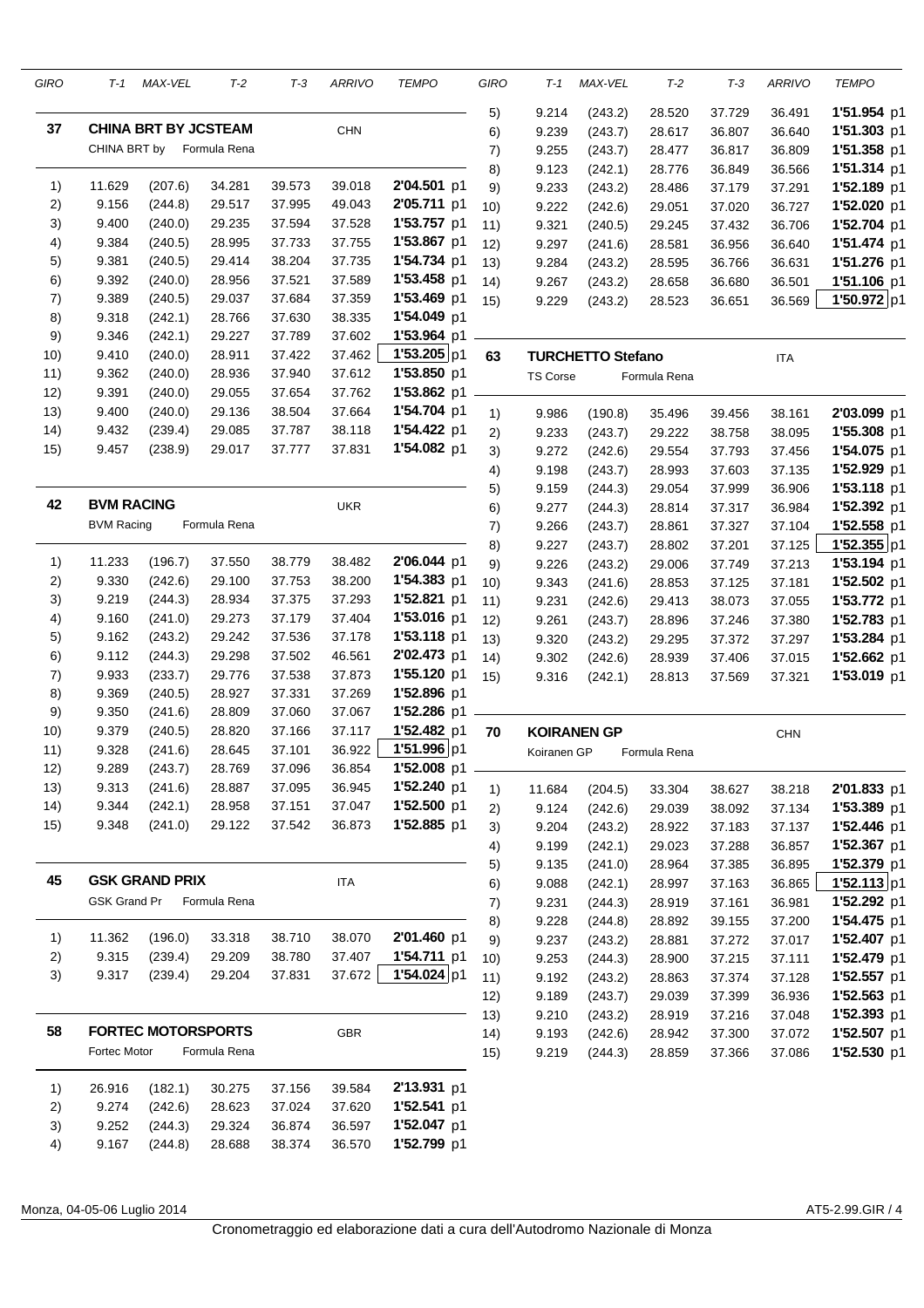| GIRO | $T-1$              | MAX-VEL                 | $T-2$        | $T-3$  | <b>ARRIVO</b> | <b>TEMPO</b>  | <b>GIRO</b> | $T-1$ | <b>MAX-VEL</b> | $T-2$ | $T-3$ | <b>ARRIVO</b> | <b>TEMPO</b> |
|------|--------------------|-------------------------|--------------|--------|---------------|---------------|-------------|-------|----------------|-------|-------|---------------|--------------|
| 73   |                    | <b>PECCENINI Pietro</b> |              |        | <b>ITA</b>    |               |             |       |                |       |       |               |              |
|      | <b>TS Corse</b>    |                         | Formula Rena |        |               |               |             |       |                |       |       |               |              |
| 1)   | 13.114             | (197.0)                 | 34.538       | 39.867 | 39.005        | 2'06.524 p1   |             |       |                |       |       |               |              |
| 2)   | 9.291              | (242.6)                 | 29.359       | 38.725 | 38.729        | 1'56.104 p1   |             |       |                |       |       |               |              |
| 3)   | 9.404              | (239.4)                 | 29.775       | 38.186 | 37.759        | 1'55.124 p1   |             |       |                |       |       |               |              |
| 4)   | 9.313              | (242.6)                 | 29.227       | 39.321 | 37.710        | 1'55.571 p1   |             |       |                |       |       |               |              |
| 5)   | 9.375              | (241.0)                 | 29.169       | 38.279 | 37.600        | 1'54.423 p1   |             |       |                |       |       |               |              |
| 6)   | 9.378              | (240.5)                 | 29.102       | 38.085 | 37.835        | 1'54.400 p1   |             |       |                |       |       |               |              |
| 7)   | 9.381              | (239.4)                 | 29.231       | 38.001 | 38.794        | 1'55.407 p1   |             |       |                |       |       |               |              |
| 8)   | 9.384              | (240.5)                 | 29.329       | 38.204 | 37.828        | 1'54.745 p1   |             |       |                |       |       |               |              |
| 9)   | 9.436              | (239.4)                 | 30.387       | 38.834 | 37.855        | $1'56.512$ p1 |             |       |                |       |       |               |              |
| 10)  | 9.388              | (241.6)                 | 29.202       | 37.949 | 37.578        | 1'54.117 p1   |             |       |                |       |       |               |              |
| 11)  | 9.431              | (237.8)                 | 29.331       | 37.746 | 38.065        | 1'54.573 p1   |             |       |                |       |       |               |              |
| 12)  | 9.395              | (239.4)                 | 29.232       | 37.711 | 37.743        | 1'54.081 p1   |             |       |                |       |       |               |              |
| 13)  | 9.404              | (240.0)                 | 29.308       | 37.793 | 37.621        | 1'54.126 p1   |             |       |                |       |       |               |              |
| (14) | 9.417              | (241.0)                 | 29.097       | 37.640 | 37.598        | 1'53.752 p1   |             |       |                |       |       |               |              |
| 15)  | 9.451              | (239.4)                 | 29.203       | 37.933 | 37.578        | 1'54.165 p1   |             |       |                |       |       |               |              |
|      |                    |                         |              |        |               |               |             |       |                |       |       |               |              |
| 78   | <b>KOIRANEN GP</b> |                         |              |        | <b>CHN</b>    |               |             |       |                |       |       |               |              |
|      | Koiranen GP        |                         | Formula Rena |        |               |               |             |       |                |       |       |               |              |
| 1)   | 12.284             | (205.3)                 | 33.325       | 39.219 | 37.668        | 2'02.496 p1   |             |       |                |       |       |               |              |
| 2)   | 9.328              | (241.0)                 | 29.632       | 39.493 | 52.398        | 2'10.851 Bp1  |             |       |                |       |       |               |              |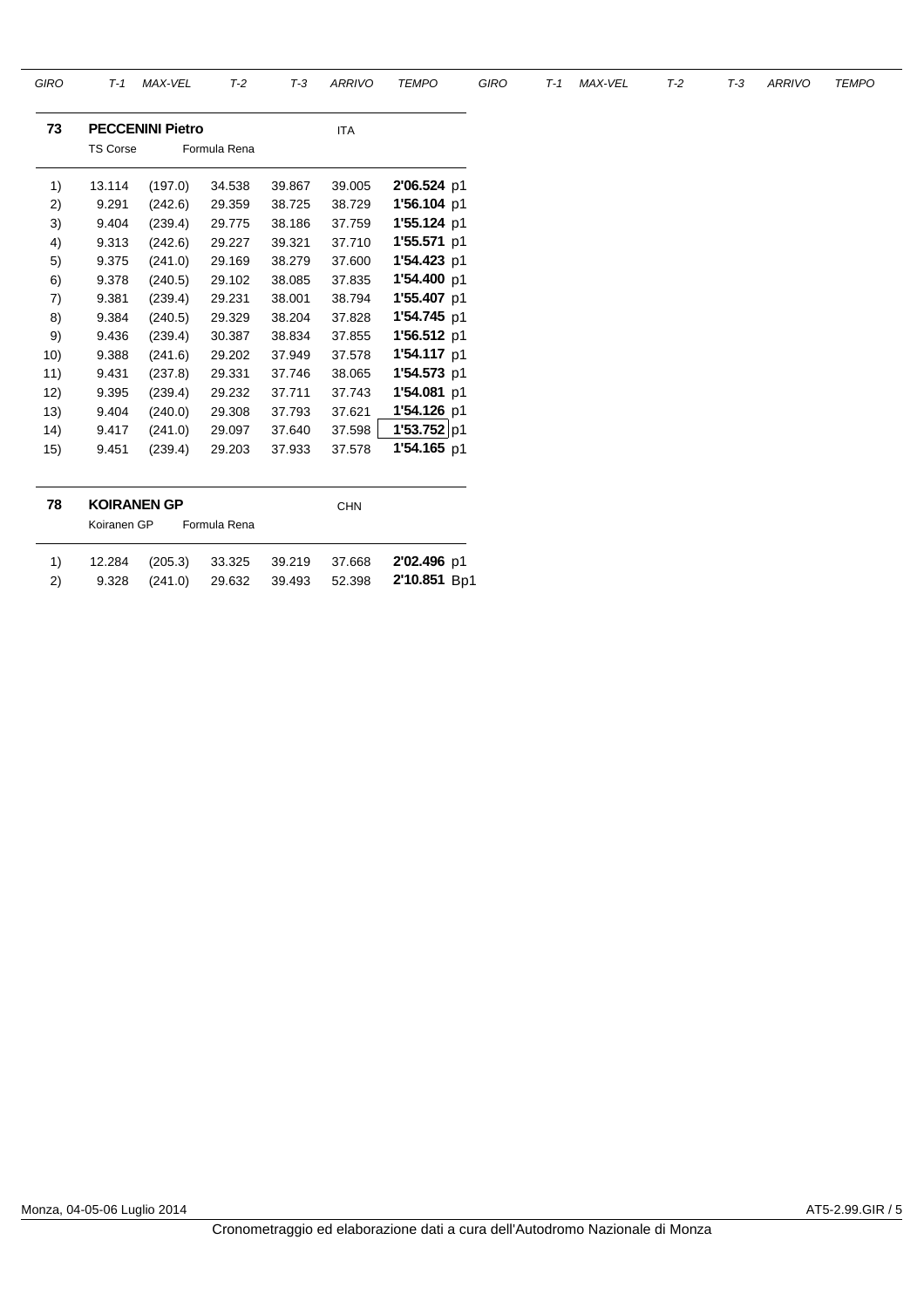

#### TEMPI CALCOLATI GARA 2



| POS | No CONCORRENTE/CONDUTT.                        |            | NAZ TEAM                      | <b>AUTO</b>         | GR | CL<br>T <sub>1</sub> | <b>IDEALE</b><br>T <sub>2</sub> | <b>TEMPO</b><br>T <sub>3</sub> | DIFF POS<br>$T_{4}$               |
|-----|------------------------------------------------|------------|-------------------------------|---------------------|----|----------------------|---------------------------------|--------------------------------|-----------------------------------|
|     | <b>17 FORTEC MOTORSPO</b>                      |            | <b>MON</b> Fortec Motorsports | Formula Renault 2.0 |    | 8.715                | 1'50.455<br>28.521              | 1'51.161<br>36.680             | 0.706<br>$\overline{c}$<br>36.539 |
|     | (LECLERC Charles)                              |            |                               |                     |    |                      |                                 |                                |                                   |
| 2   | 25 JD MOTORSPORT                               |            | RUS JD Motorsport             | Formula Renault 2.0 |    | 8.623                | 1'50.605<br>28.492              | 1'51.387<br>36.703             | 5<br>0.782<br>36.787              |
|     | (ISAAKYAN Matevos)                             |            |                               |                     |    |                      |                                 |                                |                                   |
| 3   | 58 FORTEC MOTORSPO                             |            | <b>GBR</b> Fortec Motorsports | Formula Renault 2.0 |    | 9.123                | 1'50.742<br>28.477              | 1'50.972<br>36.651             | 0.230<br>$\mathbf{1}$<br>36.491   |
|     | (AITKEN Jack)                                  |            |                               |                     |    |                      |                                 |                                |                                   |
| 4   | 32 CRAM MOTORSPORT                             | <b>ITA</b> | Cram Motorsport               | Formula Renault 2.0 |    | 8.983                | 1'50.845<br>28.434              | 1'51.188<br>36.812             | 0.343<br>3<br>36.616              |
|     | (ROVERA Alessio)                               |            |                               |                     |    |                      |                                 |                                |                                   |
| 5   | 27 BVM RACING                                  | <b>ITA</b> | <b>BVM Racing</b>             | Formula Renault 2.0 |    | 8.996                | 1'50.901<br>28.515              | 1'51.231<br>36.752             | 0.330<br>$\overline{4}$<br>36.638 |
|     | (CAPITANIO Dario)                              |            |                               |                     |    |                      |                                 |                                |                                   |
| 6   | <b>15 FORTEC MOTORSPO</b>                      |            | CRO Fortec Motorsports        | Formula Renault 2.0 |    | 9.196                | 1'51.135<br>28.573              | 1'51.407<br>36.822             | 0.272<br>6<br>36.544              |
|     | (KODRIC Martin)                                |            |                               |                     |    |                      |                                 |                                |                                   |
| 7   | 22 MGR MOTORSPORT                              |            | <b>BRA</b> MGR Motorsport     | Formula Renault 2.0 |    | 9.167                | 1'51.239<br>28.516              | 1'51.413<br>36.862             | 0.174<br>$\overline{7}$<br>36.694 |
| 8   | (FITTIPALDI Pietro)<br>19 KOIRANEN GP          |            | NED Koiranen GP               |                     |    |                      | 1'51.320                        | 1'51.583                       |                                   |
|     | (DE VRIES Nyck)                                |            |                               | Formula Renault 2.0 |    | 9.095                | 28.532                          | 37.015                         | 0.263<br>8<br>36.678              |
| 9   | 1 PREMA POWERTEAM                              |            | POL Prema Powerteam           | Formula Renault 2.0 |    |                      | 1'51.498                        | 1'51.761                       | $9\,$<br>0.263                    |
|     | (BOSAK Alex)                                   |            |                               |                     |    | 9.078                | 28.580                          | 37.043                         | 36.797                            |
| 10  | <b>18 FORTEC MOTORSPO</b>                      |            | <b>GBR</b> Fortec Motorsports | Formula Renault 2.0 |    |                      | 1'51.528                        | 1'51.782                       | 0.254<br>10                       |
|     | (BARNICOAT Ben)                                |            |                               |                     |    | 9.325                | 28.674                          | 36.790                         | 36.739                            |
| 11  | <b>42 BVM RACING</b>                           |            | UKR BVM Racing                | Formula Renault 2.0 |    |                      | 1'51.671                        | 1'51.996                       | 0.325<br>13                       |
|     | (PRONENKO Danylo)                              |            |                               |                     |    | 9.112                | 28.645                          | 37.060                         | 36.854                            |
| 12  | 21 TECH 1 RACING                               | <b>INA</b> | Tech 1 Racing                 | Formula Renault 2.0 |    |                      | 1'51.802                        | 1'52.339                       | 0.537<br>15                       |
|     |                                                |            |                               |                     |    | 9.165                | 28.585                          | 37.160                         | 36.892                            |
|     | (ARMAND Paz Patric Philo)                      |            |                               |                     |    |                      |                                 |                                |                                   |
| 13  | 28 BVM RACING                                  |            | RUS BVM Racing                | Formula Renault 2.0 |    | 9.352                | 1'51.806<br>28.712              | 1'51.943<br>36.949             | 0.137<br>11<br>36.793             |
|     | (EVSTIGNEEV Semen)                             |            |                               |                     |    |                      |                                 |                                |                                   |
| 14  | <b>5 ARTA ENGINEERIN</b>                       |            | FRA Arta Engineering          | Formula Renault 2.0 |    | 9.249                | 1'51.929<br>28.601              | 1'51.988<br>37.094             | 0.059<br>12<br>36.985             |
|     | (GACHET Simon)<br>70 KOIRANEN GP               |            |                               |                     |    |                      |                                 |                                |                                   |
| 15  | (YE Hong Li)                                   |            | CHN Koiranen GP               | Formula Renault 2.0 |    | 9.088                | 1'51.965<br>28.859              | 1'52.113<br>37.161             | 0.148<br>14<br>36.857             |
| 16  | 63 TURCHETTO S.                                |            | <b>TS Corse</b>               | Formula Renault 2.0 |    |                      | 1'51.992                        | 1'52.355                       | 0.363                             |
|     |                                                | ITA        |                               |                     |    | 9.159                | 28.802                          | 37.125                         | 16<br>36.906                      |
|     | (GONFIANTINI Matteo)                           |            |                               |                     |    |                      |                                 |                                |                                   |
| 17  | <b>12 JENZER MOTORSPO</b><br>(BOECKMANN Marek) |            | <b>GER</b> Jenzer Motorsport  | Formula Renault 2.0 |    | 9.176                | 1'52.421<br>28.866              | 1'52.658<br>37.202             | 0.237<br>17<br>37.177             |
|     |                                                |            |                               |                     |    |                      |                                 |                                |                                   |

Monza, 04-05-06 Luglio 2014 TC3-2.99.GIR / 1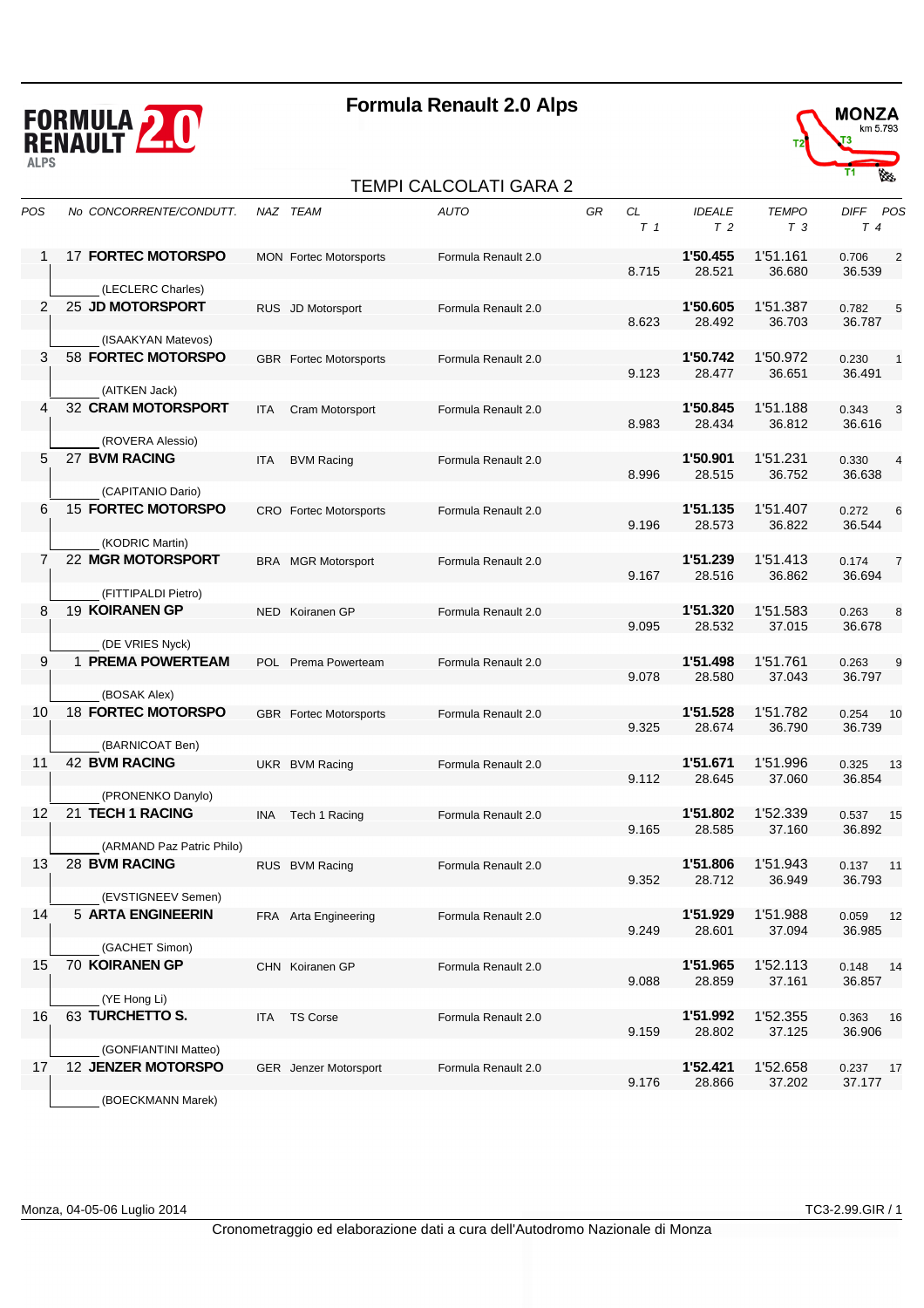| <b>POS</b> | No CONCORRENTE/CONDUTT.   |            | NAZ TEAM                  | <b>AUTO</b>         | GR | <b>CL</b><br>T <sub>1</sub> | <b>IDEALE</b><br>T <sub>2</sub> | <b>TEMPO</b><br>T <sub>3</sub> | <b>DIFF</b><br>POS<br>$T_{4}$ |
|------------|---------------------------|------------|---------------------------|---------------------|----|-----------------------------|---------------------------------|--------------------------------|-------------------------------|
| 18         | 29 TECH 1 RACING          |            | MAS Tech 1 Racing         | Formula Renault 2.0 |    | 9.142                       | 1'52.625<br>28.806              | 1'52.793<br>37.514             | 0.168<br>18<br>37.163         |
|            | (AKASH Nandy)             |            |                           |                     |    |                             |                                 |                                |                               |
| 19         | <b>16 FORTEC MOTORSPO</b> | <b>BRA</b> | <b>Fortec Motorsports</b> | Formula Renault 2.0 |    | 9.265                       | 1'52.660<br>28.891              | 1'52.941<br>37.317             | 0.281<br>19<br>37.187         |
|            | (VIVACQUA Thiago)         |            |                           |                     |    |                             |                                 |                                |                               |
| 20         | <b>6 ARTA ENGINEERIN</b>  | <b>AUS</b> | Arta Engineering          | Formula Renault 2.0 |    | 9.302                       | 1'52.669<br>28.868              | 1'53.019<br>37.350             | 0.350<br>20<br>37.149         |
|            | (ALLEN James)             |            |                           |                     |    |                             |                                 |                                |                               |
| 21         | 37 CHINA BRT BY JC        |            | CHN CHINA BRT by JCS      | Formula Renault 2.0 |    | 9.156                       | 1'52.703<br>28.766              | 1'53.205<br>37.422             | 0.502<br>21<br>37.359         |
|            | (ZHENG Sun)               |            |                           |                     |    |                             |                                 |                                |                               |
| 22         | 73 PECCENINI P.           | <b>ITA</b> | <b>TS Corse</b>           | Formula Renault 2.0 |    | 9.291                       | 1'53.606<br>29.097              | 1'53.752<br>37.640             | 0.146<br>22<br>37.578         |
|            | (PECCENINI Pietro)        |            |                           |                     |    |                             |                                 |                                |                               |
| 23         | 45 GSK GRAND PRIX         | <b>ITA</b> | <b>GSK Grand Prix</b>     | Formula Renault 2.0 |    | 9.315                       | 1'53.757<br>29.204              | 1'54.024<br>37.831             | 0.267<br>23<br>37.407         |
|            | (CAZZANIGA Daniele)       |            |                           |                     |    |                             |                                 |                                |                               |
| 24         | 4 TECH 1 RACING           | <b>SUI</b> | Tech 1 Racing             | Formula Renault 2.0 |    | 9.181                       | 1'54.896<br>29.011              | 1'54.024<br>38.298             | 23<br>---<br>38.406           |
|            | (DE SADELEER Hugo)        |            |                           |                     |    |                             |                                 |                                |                               |
| 25         | <b>78 KOIRANEN GP</b>     |            | CHN Koiranen GP           | Formula Renault 2.0 |    | 9.328                       | 1'55.847<br>29.632              | 1'54.024<br>39.219             | 23<br>37.668                  |
|            | (YUAN Bo)                 |            |                           |                     |    |                             |                                 |                                |                               |

Race Director: Delettre Pierre

Il Direttore di Gara: Galbiati Daniele

Il DSC: Monza Timing - Rapi Andrea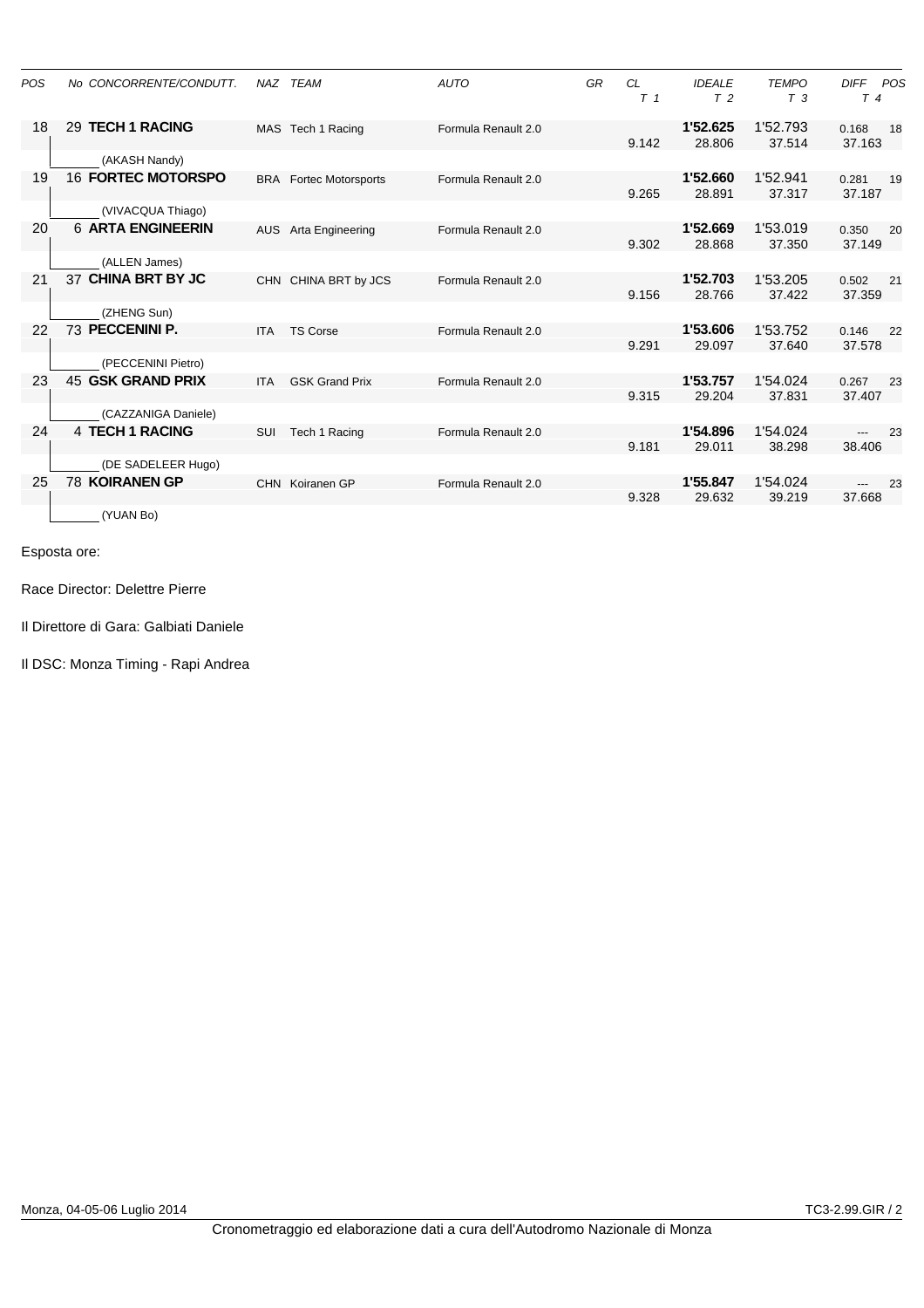





| POS | No CONCORRENTE/CONDUTT. NAZ TEAM                          |      |                               | <b>AUTO</b>       | GR | CL | <b>TEMPO</b> |       | DIST GIR/TOT MEDIA | $2^{\circ}$ G.V. |
|-----|-----------------------------------------------------------|------|-------------------------------|-------------------|----|----|--------------|-------|--------------------|------------------|
| 1   | 58 FORTEC MOTORSPO<br>(AITKEN Jack)                       |      | <b>GBR</b> Fortec Motorsports | Formula Renault 2 |    |    | 1'50.972     |       | 15/15 187.928      | 1'51.106         |
| 2   | <b>17 FORTEC MOTORSPO</b><br>(LECLERC Charles)            |      | <b>MON</b> Fortec Motorsports | Formula Renault 2 |    |    | 1'51.161     | 0.189 | 7/15 187.608       | 1'51.222         |
| 3   | 32 CRAM MOTORSPORT                                        | ITA  | Cram Motorsport               | Formula Renault 2 |    |    | 1'51.188     | 0.216 | 9/15 187.563       | 1'51.211         |
| 4   | (ROVERA Alessio)<br>27 BVM RACING<br>(CAPITANIO Dario)    | ITA  | <b>BVM Racing</b>             | Formula Renault 2 |    |    | 1'51.231     | 0.259 | 8/15 187.490       | 1'51.455         |
| 5   | 25 JD MOTORSPORT                                          |      | RUS JD Motorsport             | Formula Renault 2 |    |    | 1'51.387     | 0.415 | 8/15 187.228       | 1'51.398         |
|     | (ISAAKYAN Matevos)                                        |      |                               |                   |    |    |              |       |                    |                  |
| 6   | <b>15 FORTEC MOTORSPO</b><br>(KODRIC Martin)              |      | CRO Fortec Motorsports        | Formula Renault 2 |    |    | 1'51.407     | 0.435 | 13/14 187.194      | 1'51.444         |
| 7   | 22 MGR MOTORSPORT                                         |      | <b>BRA</b> MGR Motorsport     | Formula Renault 2 |    |    | 1'51.413     | 0.441 | 10/15 187.184      | 1'51.543         |
| 8   | (FITTIPALDI Pietro)<br>19 KOIRANEN GP                     |      | NED Koiranen GP               | Formula Renault 2 |    |    | 1'51.583     | 0.611 | 15/15 186.899      | 1'51.596         |
| 9   | (DE VRIES Nyck)<br>1 PREMA POWERTEAM                      |      |                               |                   |    |    | 1'51.761     | 0.789 | 14/15 186.601      |                  |
|     | (BOSAK Alex)                                              |      | POL Prema Powerteam           | Formula Renault 2 |    |    |              |       |                    | 1'52.058         |
| 10  | <b>18 FORTEC MOTORSPO</b><br>(BARNICOAT Ben)              |      | <b>GBR</b> Fortec Motorsports | Formula Renault 2 |    |    | 1'51.782     | 0.810 | 8/11 186.566       | 1'51.831         |
| 11  | 28 BVM RACING                                             |      | RUS BVM Racing                | Formula Renault 2 |    |    | 1'51.943     | 0.971 | 12/15 186.298      | 1'52.069         |
| 12  | (EVSTIGNEEV Semen)<br>5 ARTA ENGINEERIN<br>(GACHET Simon) |      | FRA Arta Engineering          | Formula Renault 2 |    |    | 1'51.988     | 1.016 | 8/15 186.223       | 1'52.175         |
| 13  | <b>42 BVM RACING</b>                                      |      | UKR BVM Racing                | Formula Renault 2 |    |    | 1'51.996     | 1.024 | 11/15 186.210      | 1'52.008         |
|     | (PRONENKO Danylo)                                         |      |                               |                   |    |    |              |       |                    |                  |
| 14  | <b>70 KOIRANEN GP</b><br>(YE Hong Li)                     |      | CHN Koiranen GP               | Formula Renault 2 |    |    | 1'52.113     | 1.141 | 6/15 186.015       | 1'52.292         |
| 15  | 21 TECH 1 RACING                                          | INA  | Tech 1 Racing                 | Formula Renault 2 |    |    | 1'52.339     | 1.367 | 9/15 185.641       | 1'52.342         |
|     | (ARMAND Paz Patric Philo)                                 |      |                               |                   |    |    |              |       |                    |                  |
| 16  | 63 TURCHETTO S.<br>(GONFIANTINI Matteo)                   | ITA  | <b>TS Corse</b>               | Formula Renault 2 |    |    | 1'52.355     | 1.383 | 8/15 185.615       | 1'52.392         |
| 17  | <b>12 JENZER MOTORSPO</b>                                 |      | GER Jenzer Motorsport         | Formula Renault 2 |    |    | 1'52.658     | 1.686 | 5/15 185.116       | 1'52.873         |
| 18  | (BOECKMANN Marek)<br>29 TECH 1 RACING<br>(AKASH Nandy)    |      | MAS Tech 1 Racing             | Formula Renault 2 |    |    | 1'52.793     | 1.821 | 3/4 184.894        |                  |
| 19  | <b>16 FORTEC MOTORSPO</b><br>(VIVACQUA Thiago)            |      | <b>BRA</b> Fortec Motorsports | Formula Renault 2 |    |    | 1'52.941     | 1.969 | 9/15 184.652       | 1'52.945         |
| 20  | <b>6 ARTA ENGINEERIN</b><br>(ALLEN James)                 |      | AUS Arta Engineering          | Formula Renault 2 |    |    | 1'53.019     | 2.047 | 8/15 184.524       | 1'53.269         |
| 21  | 37 CHINA BRT BY JC<br>(ZHENG Sun)                         |      | CHN CHINA BRT by JCS          | Formula Renault 2 |    |    | 1'53.205     | 2.233 | 10/15 184.221      | 1'53.458         |
| 22  | 73 PECCENINI P.<br>(PECCENINI Pietro)                     | ITA  | <b>TS Corse</b>               | Formula Renault 2 |    |    | 1'53.752     | 2.780 | 14/15 183.335      | 1'54.081         |
| 23  | <b>45 GSK GRAND PRIX</b><br>(CAZZANIGA Daniele)           | ITA. | <b>GSK Grand Prix</b>         | Formula Renault 2 |    |    | 1'54.024     | 3.052 | 3/3 182.898        | 1'54.711         |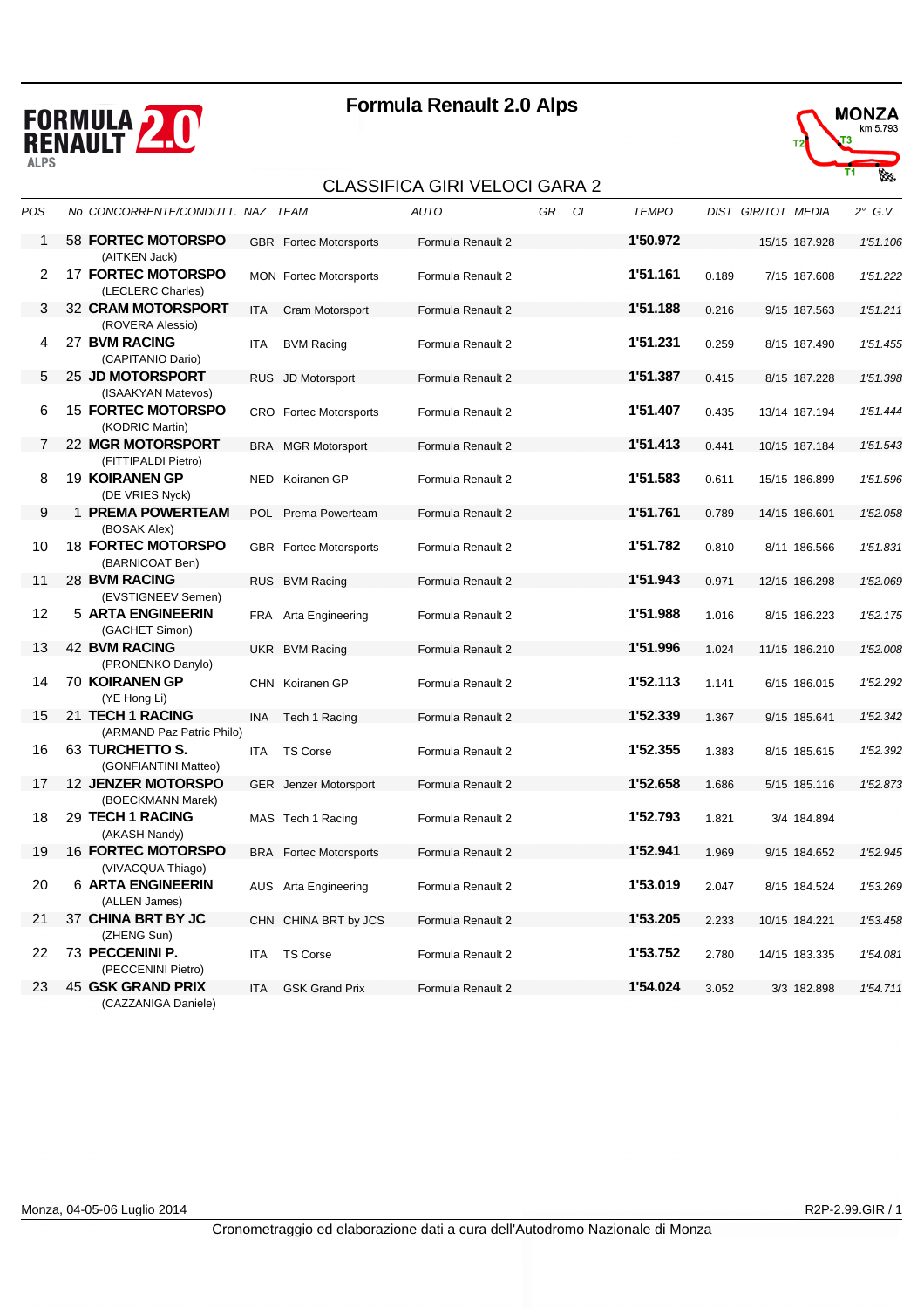Race Director: Delettre Pierre

Il Direttore di Gara: Galbiati Daniele

Il DSC: Monza Timing - Rapi Andrea

ORA INIZIO (14:15) 14:30 ORA FINE (14:45) 14:59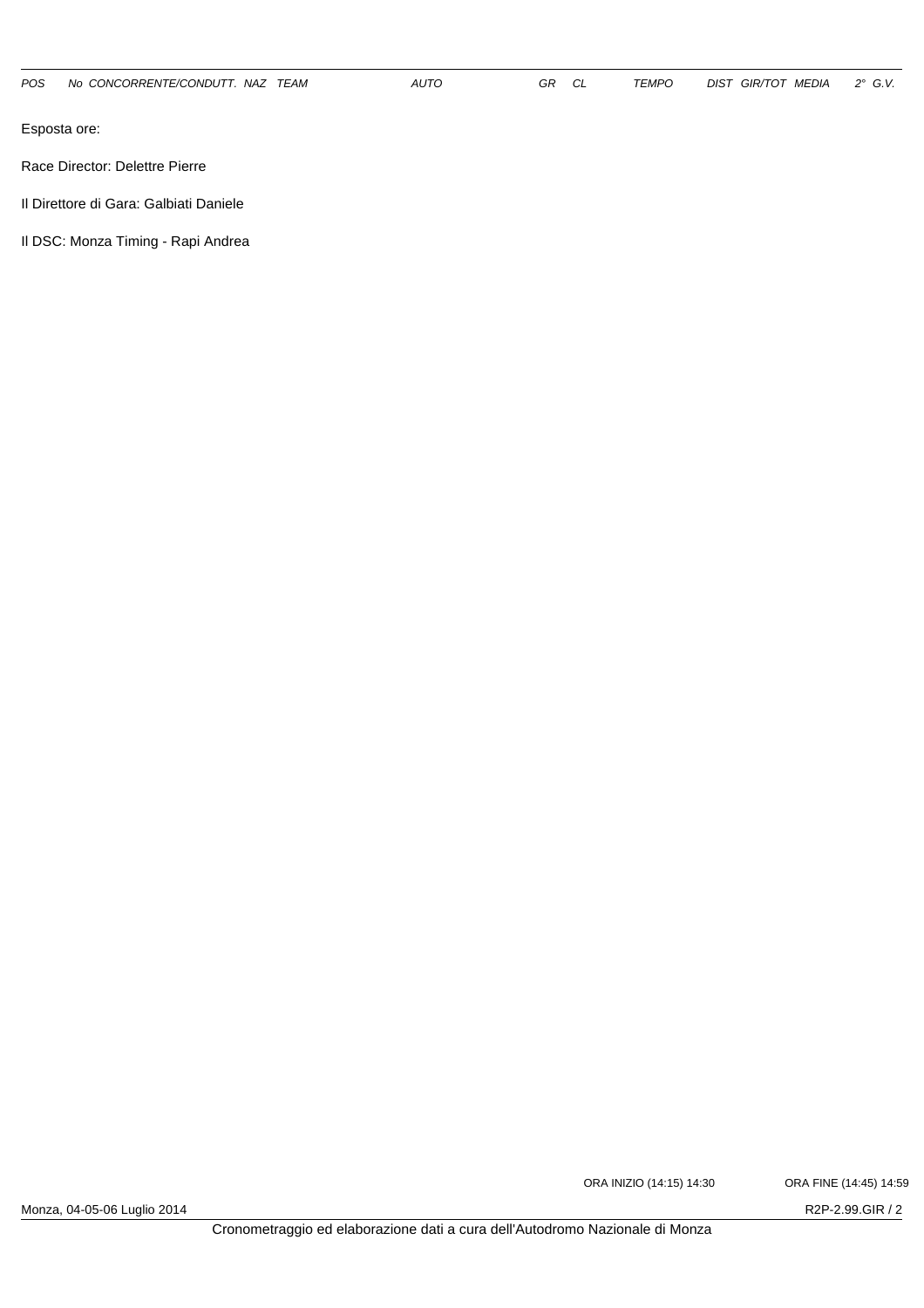





| POS            | No | CONCORRENTE/CONDUTTORE                                             |      | NAZ TEAM                      | <b>AUTO</b>         | GR | CL | <b>VELOCITA'</b> |
|----------------|----|--------------------------------------------------------------------|------|-------------------------------|---------------------|----|----|------------------|
| 1              | 19 | <b>KOIRANEN GP</b>                                                 |      | NED Koiranen GP               | Formula Renault 2.0 |    |    | 245.4            |
| 2              |    | (DE VRIES Nyck)<br>12 JENZER MOTORSPORT<br>(BOECKMANN Marek)       |      | GER Jenzer Motorsport         | Formula Renault 2.0 |    |    | 244.8            |
| 3              |    | 16 FORTEC MOTORSPORTS                                              |      | <b>BRA</b> Fortec Motorsports | Formula Renault 2.0 |    |    | 244.8            |
| 4              |    | (VIVACQUA Thiago)<br>21 TECH 1 RACING<br>(ARMAND Paz Patric Philo) | INA  | Tech 1 Racing                 | Formula Renault 2.0 |    |    | 244.8            |
| 5              | 22 | <b>MGR MOTORSPORT</b>                                              |      | <b>BRA</b> MGR Motorsport     | Formula Renault 2.0 |    |    | 244.8            |
| 6              |    | (FITTIPALDI Pietro)<br>32 CRAM MOTORSPORT<br>(ROVERA Alessio)      | ITA  | Cram Motorsport               | Formula Renault 2.0 |    |    | 244.8            |
| $\overline{7}$ |    | 37 CHINA BRT BY JCSTEAM                                            |      | CHN CHINA BRT by JCS          | Formula Renault 2.0 |    |    | 244.8            |
| 8              |    | (ZHENG Sun)<br>58 FORTEC MOTORSPORTS<br>(AITKEN Jack)              |      | <b>GBR</b> Fortec Motorsports | Formula Renault 2.0 |    |    | 244.8            |
| 9              |    | 70 KOIRANEN GP                                                     |      | CHN Koiranen GP               | Formula Renault 2.0 |    |    | 244.8            |
| 10             |    | (YE Hong Li)<br>1 PREMA POWERTEAM<br>(BOSAK Alex)                  |      | POL Prema Powerteam           | Formula Renault 2.0 |    |    | 244.3            |
| 11             |    | 5 ARTA ENGINEERING                                                 |      | FRA Arta Engineering          | Formula Renault 2.0 |    |    | 244.3            |
| 12             |    | (GACHET Simon)<br>25 JD MOTORSPORT<br>(ISAAKYAN Matevos)           |      | RUS JD Motorsport             | Formula Renault 2.0 |    |    | 244.3            |
| 13             |    | 27 BVM RACING                                                      | ITA  | <b>BVM Racing</b>             | Formula Renault 2.0 |    |    | 244.3            |
| 14             |    | (CAPITANIO Dario)<br>42 BVM RACING<br>(PRONENKO Danylo)            |      | UKR BVM Racing                | Formula Renault 2.0 |    |    | 244.3            |
| 15             |    | 63 TURCHETTO Stefano                                               |      | ITA TS Corse                  | Formula Renault 2.0 |    |    | 244.3            |
| 16             |    | (GONFIANTINI Matteo)<br>6 ARTA ENGINEERING<br>(ALLEN James)        |      | AUS Arta Engineering          | Formula Renault 2.0 |    |    | 243.7            |
| 17             |    | <b>15 FORTEC MOTORSPORTS</b>                                       |      | CRO Fortec Motorsports        | Formula Renault 2.0 |    |    | 243.7            |
| 18             |    | (KODRIC Martin)<br>17 FORTEC MOTORSPORTS<br>(LECLERC Charles)      |      | <b>MON</b> Fortec Motorsports | Formula Renault 2.0 |    |    | 243.2            |
| 19             | 29 | <b>TECH 1 RACING</b>                                               |      | MAS Tech 1 Racing             | Formula Renault 2.0 |    |    | 243.2            |
| 20             |    | (AKASH Nandy)<br>73 PECCENINI Pietro<br>(PECCENINI Pietro)         | ITA. | <b>TS Corse</b>               | Formula Renault 2.0 |    |    | 242.6            |
| 21             |    | <b>18 FORTEC MOTORSPORTS</b>                                       |      | <b>GBR</b> Fortec Motorsports | Formula Renault 2.0 |    |    | 241.6            |
| 22             |    | (BARNICOAT Ben)<br>78 KOIRANEN GP<br>(YUAN Bo)                     |      | CHN Koiranen GP               | Formula Renault 2.0 |    |    | 241.0            |
| 23             |    | 28 BVM RACING                                                      |      | RUS BVM Racing                | Formula Renault 2.0 |    |    | 240.5            |
| 24             | 45 | (EVSTIGNEEV Semen)<br><b>GSK GRAND PRIX</b><br>(CAZZANIGA Daniele) | ITA. | <b>GSK Grand Prix</b>         | Formula Renault 2.0 |    |    | 239.4            |

Monza, 04-05-06 Luglio 2014 VES-2.99.GIR / 1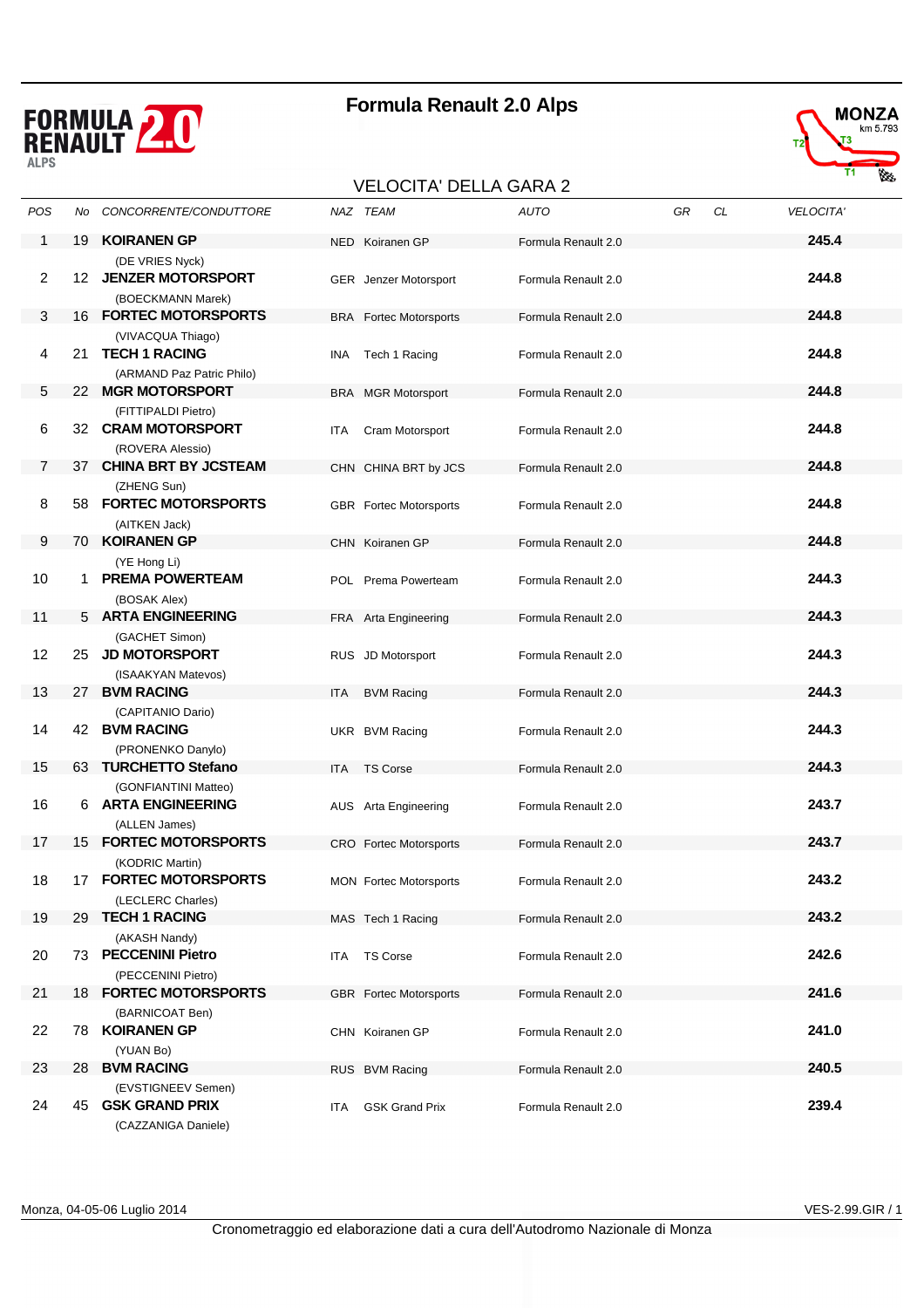| <b>POS</b> | No. | CONCORRENTE/CONDUTTORE                       |     | NAZ TEAM          | <b>AUTO</b>         | GR | CL | <b>VELOCITA'</b> |
|------------|-----|----------------------------------------------|-----|-------------------|---------------------|----|----|------------------|
| 25         | 4   | <b>TECH 1 RACING</b>                         | SUI | Tech 1 Racing     | Formula Renault 2.0 |    |    | 194.9            |
| 26         | 33  | (DE SADELEER Hugo)<br><b>CRAM MOTORSPORT</b> | AUT | Cram Motorsport   | Formula Renault 2.0 |    |    | 190.1            |
|            |     | (RIENER Stefan)                              |     |                   |                     |    |    |                  |
| 27         | 26. | <b>JD MOTORSPORT</b>                         |     | RUS JD Motorsport | Formula Renault 2.0 |    |    | 186.8            |
|            |     | (KORNEEV Denis)                              |     |                   |                     |    |    |                  |

Race Director: Delettre Pierre

Il Direttore di Gara: Galbiati Daniele

Il DSC: Monza Timing - Rapi Andrea

ORA INIZIO (14:15) 14:30 ORA FINE (14:45) 14:59